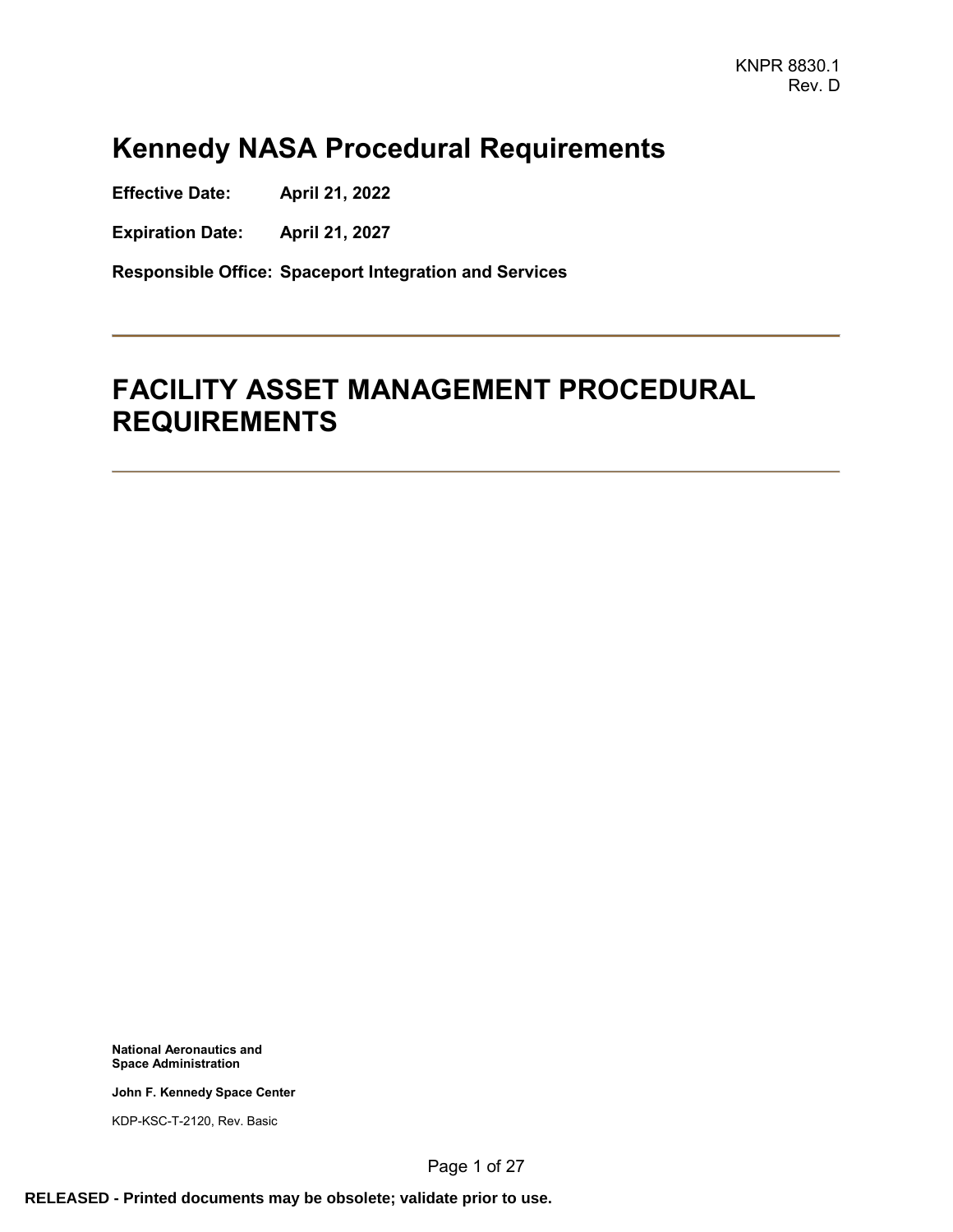## **Change Log**

| Date      | Revision    | <b>Description of Changes</b>                                                                                                                                                                                                                                                                                                                                                                                                                                                                                                                                                                                                                                                                                                                                                                                                                                                                                                                                                                      |
|-----------|-------------|----------------------------------------------------------------------------------------------------------------------------------------------------------------------------------------------------------------------------------------------------------------------------------------------------------------------------------------------------------------------------------------------------------------------------------------------------------------------------------------------------------------------------------------------------------------------------------------------------------------------------------------------------------------------------------------------------------------------------------------------------------------------------------------------------------------------------------------------------------------------------------------------------------------------------------------------------------------------------------------------------|
| 6/27/12   | $B-1$       | Admin change to correct job title from Facility Coordinator to<br>Facility Manager Coordinator and correct corresponding<br>acronyms. Changed 3.4.6x from annual self to periodic<br>inspections.                                                                                                                                                                                                                                                                                                                                                                                                                                                                                                                                                                                                                                                                                                                                                                                                  |
| 2/29/16   | $B-2$       | Extended expiration date from 3/28/16 to 6/28/16 to allow for<br>review, Center wide review and comments, and finalization of<br>signature package. Changed Responsible Office from Center<br>Operations to Spaceport Integration and Services.                                                                                                                                                                                                                                                                                                                                                                                                                                                                                                                                                                                                                                                                                                                                                    |
| 6/23/16   | $B-3$       | Guidance from NASA Headquarters delayed Center wide review<br>and finalization of signature package.                                                                                                                                                                                                                                                                                                                                                                                                                                                                                                                                                                                                                                                                                                                                                                                                                                                                                               |
| 10/3/16   | $\mathsf C$ | Updated space standards in the Physical Space Management<br>section. Replaced Americans with Disabilities Act (ADA)<br>information with Architectural Barriers Act (ABA). Reworked<br>Facility Management Program section to reflect current practices.                                                                                                                                                                                                                                                                                                                                                                                                                                                                                                                                                                                                                                                                                                                                            |
| 2/6/18    | $C-1$       | Added "Conference Room Listings can be found at Professional<br>Support Team Website" to 4.2.2.1.                                                                                                                                                                                                                                                                                                                                                                                                                                                                                                                                                                                                                                                                                                                                                                                                                                                                                                  |
| 8/30/2021 | $C-2$       | Extension approved to allow for Center wide review, comment<br>disposition, and processing of final signatures.                                                                                                                                                                                                                                                                                                                                                                                                                                                                                                                                                                                                                                                                                                                                                                                                                                                                                    |
| 1/07/2022 | $C-3$       | Initial changes made to the document were re-evaluated/<br>withdrawn. Due to year-end holidays/vacations, stakeholders<br>were unable to address new changes. A new expiration of April<br>7, 2022 would be sufficient to allow for completion of changes,<br>Center-wide review, and signatures.                                                                                                                                                                                                                                                                                                                                                                                                                                                                                                                                                                                                                                                                                                  |
| 4/21/2022 | D           | Automated Table of Contents, updated acronyms, hyperlinks,<br>and numbering throughout. Changed all ISC specific references<br>to institutional services contractor throughout. Replaced KSC<br>Master Plan with KSC-PLN-8810.1 throughout.<br>$P.4$ :<br>removed NASA Real Property Management Plan<br>$\bullet$<br>removed NASA FAR 1845.7210, Contractor Utilization of<br>$\bullet$<br><b>Government Property</b><br>removed KNPR 8830.1<br>$\bullet$<br>added KSC-PLN-8810.1<br>Chapter 1:<br>$1.3.7 - added h.$<br>$1.3.8 b - added$ "and the FUO"<br>$1.3.9.b. - added FM and FUO$<br>Chapter 2:<br>added section 2.4 "Unresolved nonconcurrences for the Site<br>Planning process shall be presented to the FMB for<br>resolution, unless the requester determines the request is to<br>be canceled."<br>2.5 added "or delegate the duties of"<br>Chapter 3:<br>added section 3.1.4<br>added new section 3.4<br>changed original section 3.4 to section 3.5<br>3.5.4.o. added "close call" |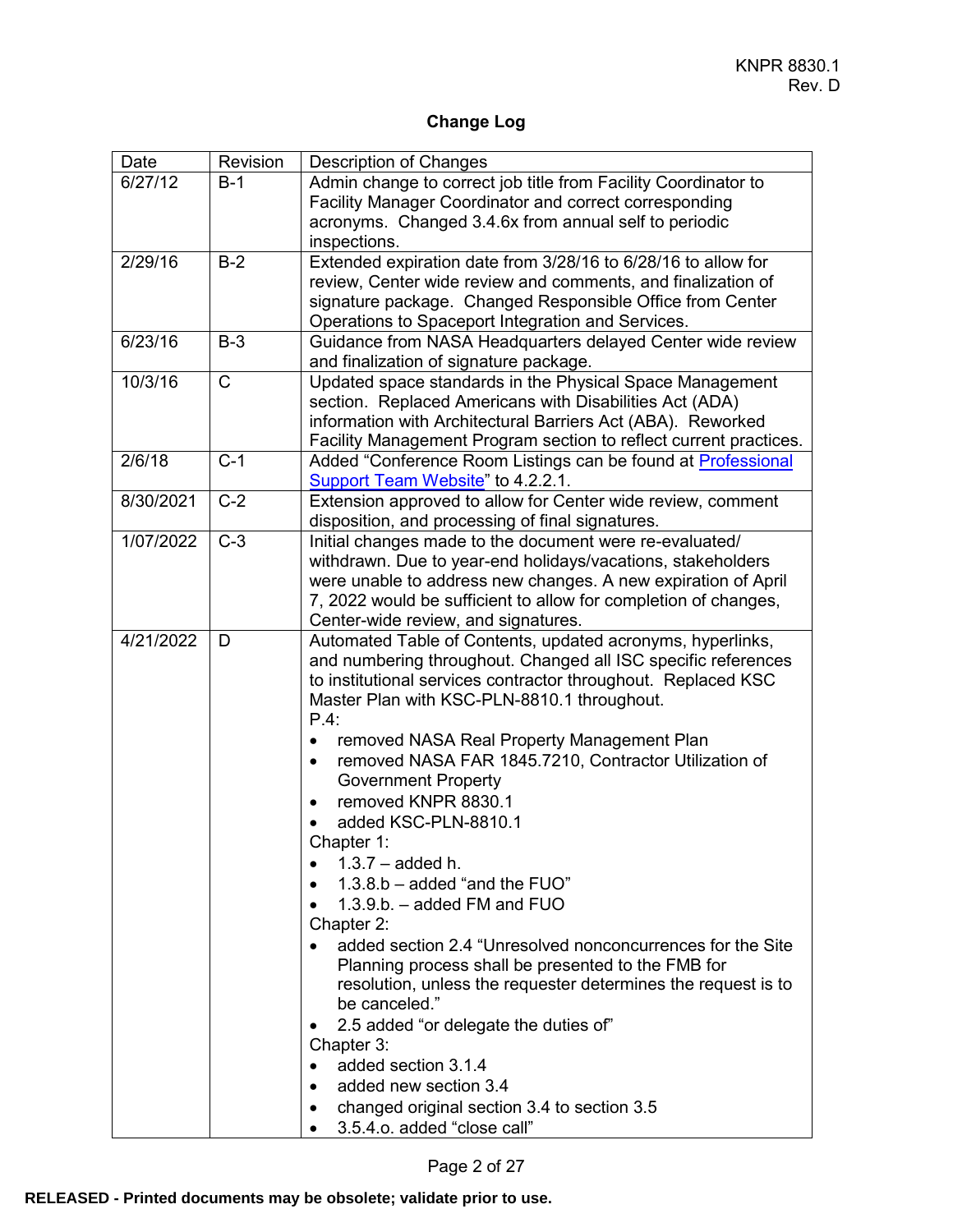| $\bullet$ 3.5.4 added gg.                                          |
|--------------------------------------------------------------------|
| Chapter 4:                                                         |
| • 4.1.1.b.- added items $(1) - (6)$                                |
| $\bullet$ 4.1.2.b. – added "The sign head shall be slanted to the  |
| correct eye level for maximum readability."                        |
| • $4.1.4.c.$ – added "Such signs shall be limited to the following |
| information." Added items $(1) - (4)$                              |
| • $4.3.1.c.$ changed to $4.3.1.1$                                  |
| • $4.3.1.2 - 4.3.1.4$ changed to a. $-$ c.                         |
| • $4.3.1.5 - 4.3.1.7$ changed to $4.3.1.2 - 4.3.1.4$               |
| • $4.3.1.4.d.$ – added "starting at the main office entrance"      |
| $\bullet$ 4.3.1.4.e. – removed "instance of"                       |
| • 4.3.1.4.g. – updated with Architectural Barriers Act             |
| <b>Accessibility Standards</b>                                     |
| $\bullet$ 4.3.3 – added section description                        |
| Appendix A:                                                        |
| Whole numbers – added "or decimal"1.3.7                            |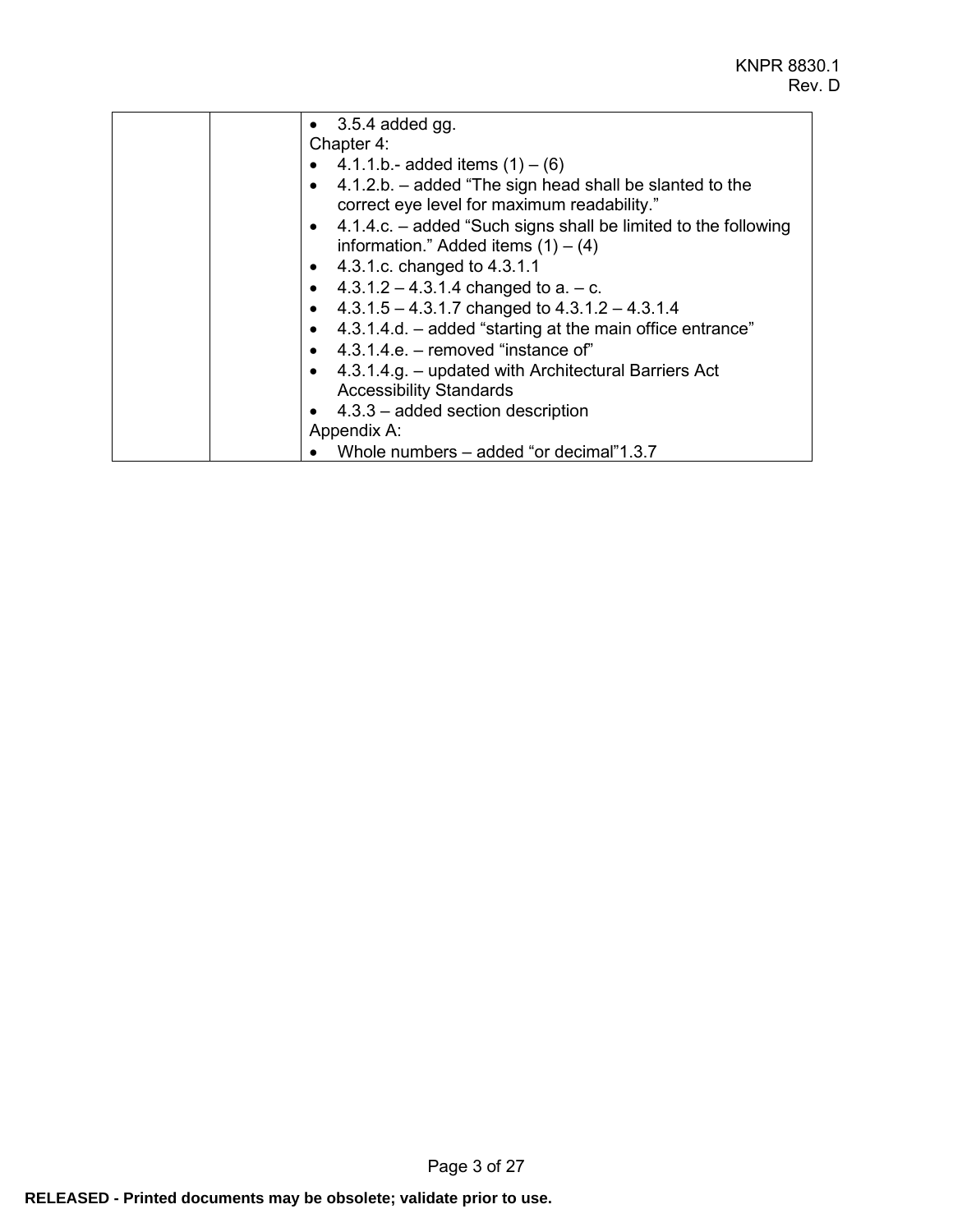## **TABLE OF CONTENTS**

- P.1 [PURPOSE](#page-4-0)<br>P.2 APPLICABI
- **[APPLICABILITY](#page-4-1)**
- P.3 [AUTHORITY](#page-4-2)
- P.4 [APPLICABLE DOCUMENTS AND FORMS](#page-4-3)
- P.5 [MEASUREMENT/VERIFICATION](#page-5-0)
- P.6 [CANCELLATION](#page-5-1)

## CHAPTER 1. [Facility Asset Management](#page-6-0)

- 1.1 [Goals](#page-6-1)
- 1.2 [Objectives](#page-6-2)
- 1.3 [Responsibilities](#page-6-3)
- CHAPTER 2 [Facility Management Board](#page-9-0)
- CHAPTER 3 [Asset Planning and Management](#page-10-0)
- 3.1 [Master Planning](#page-10-1)<br>3.2 Real Property
- **[Real Property](#page-10-2)**
- 3.3 [Site Planning](#page-10-3)
- 3.4 [Excavation Permit/Utility Locate](#page-10-4)
- 3.5 [Facility Management Program](#page-11-0)

CHAPTER 4 [Physical Facility Management](#page-14-0)

- 4.1 [Signs](#page-14-1)
- 4.2 [Physical Space Management](#page-15-0)<br>4.3 Facility Numbering Standards
- **[Facility Numbering Standards](#page-17-0)**
- 4.4 [Reserved Parking Assignment](#page-20-0)
- 4.5 [Designation of Operations and Maintenance and Sustaining Engineering Responsibilities](#page-21-0)

[APPENDIX A](#page-23-0) Definitions

[APPENDIX B](#page-26-0) Acronyms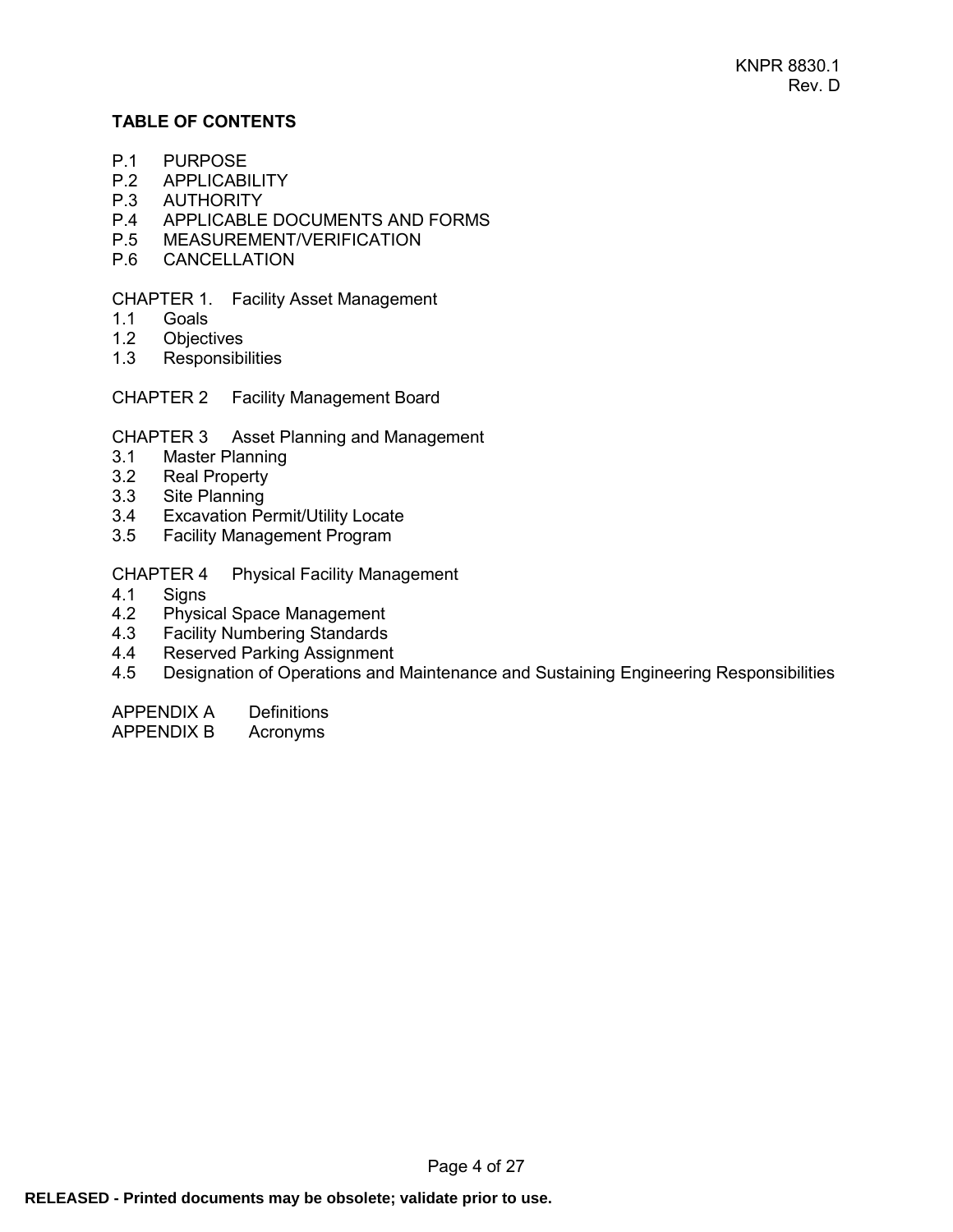#### **PREFACE**

#### <span id="page-4-0"></span>**P.1 PURPOSE**

This directive defines requirements, functions, and procedures; assigns responsibilities; and provides definitions for the overall asset management of Kennedy Space Center (KSC) real property.

## <span id="page-4-1"></span>**P.2 APPLICABILITY**

a. This Kennedy National Aeronautics and Space Administration (NASA) Procedural Requirement (KNPR) applies to all KSC organizational elements.

b. In this directive, all mandatory actions (i.e., requirements) are denoted by statements containing the term "shall." The terms: "may" or "can" denotes discretionary privilege or permission, "should" denotes a good practice and is recommended, but not required, "will" denotes expected outcome, and "are/is" denotes descriptive material.

c. In this directive, all document citations are assumed to be the latest version unless otherwise noted.

## <span id="page-4-2"></span>**P.3 AUTHORITY**

- a. [NASA Policy Directive \(NPD\)](http://nodis3.gsfc.nasa.gov/lib_docs.cfm?range=8___) 8800.14, Policy for Real Estate Management
- b. NASA Procedural Requirements (NPR) [8800.15, Real Estate Management Program](http://nodis3.gsfc.nasa.gov/main_lib.cfm;jsessionid=B9005DEC0F2BD4272C3A17D3D336F5C5.cfusion?CFID=12444322&CFTOKEN=35019596)

## <span id="page-4-3"></span>**P.4 APPLICABLE DOCUMENTS AND FORMS**

- a. Executive Order (EO) [13327, Federal Real Property Asset Management](http://www.archives.gov/federal-register/index.html)
- b. [NPD 4100.1, Supply Support and Material Management Policy](http://nodis3.gsfc.nasa.gov/lib_docs.cfm?range=4___)
- c. [NPR 1441.1, NASA Records Management Program Requirements](http://nodis3.gsfc.nasa.gov/main_lib.cfm?CFID=12444322&CFTOKEN=35019596)
- d. [NPR 4100.1, NASA Supply Support and Material Management](http://nodis3.gsfc.nasa.gov/lib_docs.cfm?range=4___)
- e. [NPR 8810.1, Center Master Planning](http://nodis3.gsfc.nasa.gov/lib_docs.cfm?range=8___)
- f. [NASA Real Property Asset Management Plan \(AMP\)](http://www.hq.nasa.gov/office/codej/codejx/Assets/Docs/3-14-08AssetManagementPlandtdJanuary2008.pdf)

g. Kennedy NASA Policy Directive (KNPD) [8830.2, Prohibited Contractor Use of KSC-](https://tdksc.ksc.nasa.gov/servlet/dm.web.Fetch/knpd_8830.2.pdf?doc=knpd_8830.2&rev=$latest)[Owned and -Managed Space](https://tdksc.ksc.nasa.gov/servlet/dm.web.Fetch/knpd_8830.2.pdf?doc=knpd_8830.2&rev=$latest)

- h. [KNPR 1600.1, KSC Security Procedural Requirements](https://tdksc.ksc.nasa.gov/servlet/dm.web.Fetch/knpr_1600.1.pdf?doc=knpr_1600.1&rev=$latest)
- i. [KNPR 8715.3, KSC Safety Procedural Requirements](https://tdksc.ksc.nasa.gov/servlet/dm.web.Fetch?did=7261&rev=$latest)
- j. B-0001, Facility [Management Board](https://tdksc.ksc.nasa.gov/servlet/dm.web.Fetch?did=26557&rev=$latest)

k. [KDP-KSC-P-1295, Processing of Kennedy Space Center \(KSC\) Real Property](https://tdksc.ksc.nasa.gov/servlet/dm.web.Fetch?did=35918&rev=$latest)  **[Agreements](https://tdksc.ksc.nasa.gov/servlet/dm.web.Fetch?did=35918&rev=$latest)**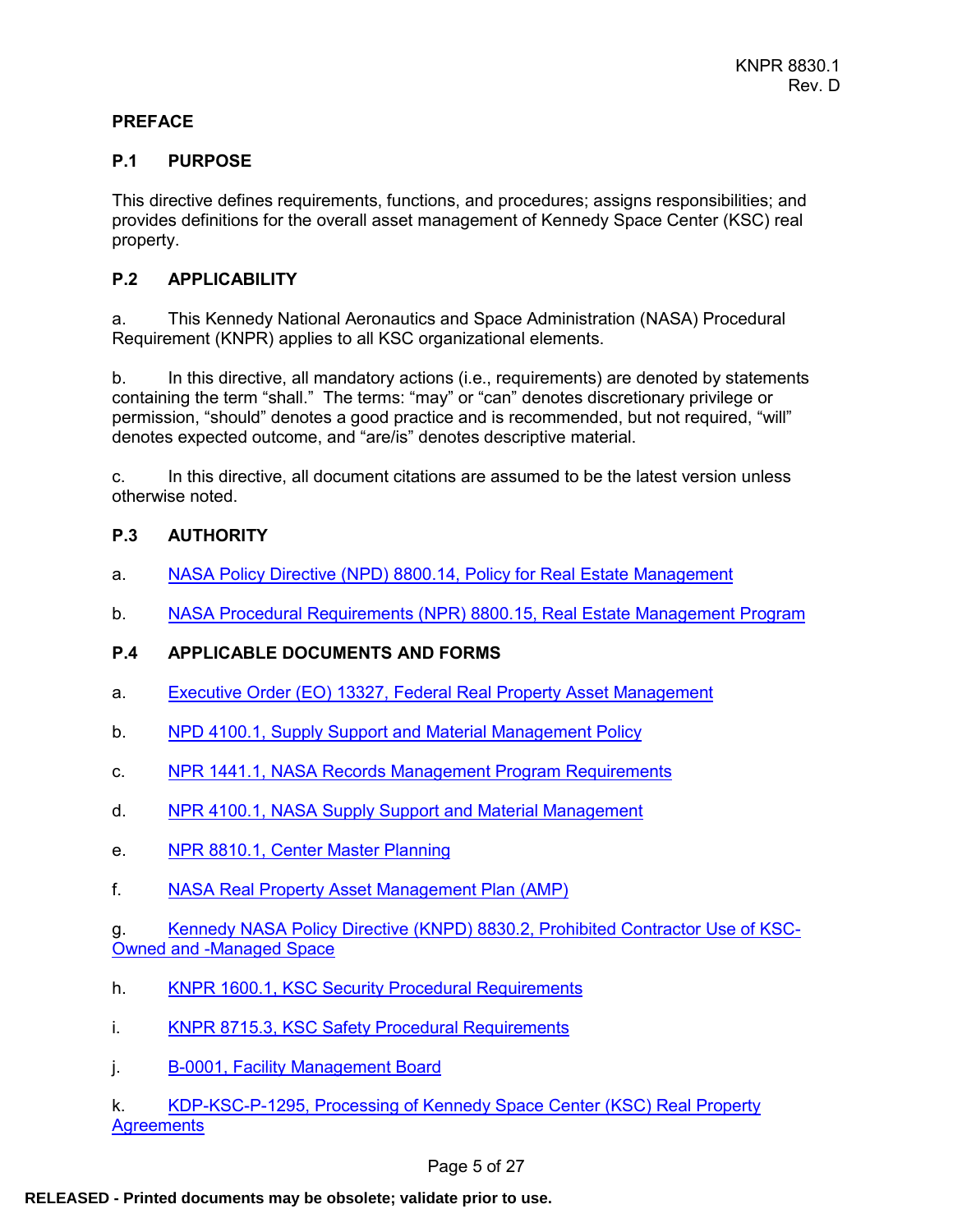- I. [KDP-KSC-P-1302, Excavation and Waiver Process](https://tdksc.ksc.nasa.gov/servlet/dm.web.Fetch?did=986147&rev=$latest)
- m. [KDP-KSC-P-1303, Site Planning](https://tdksc.ksc.nasa.gov/servlet/dm.web.Fetch/kdp-ksc-p-1303.pdf?doc=kdp-ksc-p-1303&rev=$latest)
- n. [KDP-KSC-P-1304, KSC Space Allocation and Utilization Process](https://tdksc.ksc.nasa.gov/servlet/dm.web.Fetch/kdp-ksc-p-1304.pdf?doc=kdp-ksc-p-1304&rev=$latest)
- o. [KDP-KSC-P-1311, Space Modifications](https://tdksc.ksc.nasa.gov/servlet/dm.web.Fetch/kdp-ksc-p-1311.pdf?doc=kdp-ksc-p-1311&rev=$latest) and Move Process
- p. [KDP-KSC-P-3253, Kennedy Space Center](https://tdksc.ksc.nasa.gov/servlet/dm.web.Fetch/kdp-ksc-p-3253.pdf?doc=kdp-ksc-p-3253&rev=$latest) (KSC) Facility Asset Management Process
- q. [KDP-KSC-P-3711, Accountability of Real Property](https://tdksc.ksc.nasa.gov/servlet/dm.web.Fetch/kdp-ksc-p-3711.pdf?doc=kdp-ksc-p-3711&rev=$latest) (RP)
- r. [KDP-KSC-P-3721, Assigned Parking](https://tdksc.ksc.nasa.gov/servlet/dm.web.Fetch/kdp-ksc-p-3721.pdf?doc=kdp-ksc-p-3721&rev=$latest) Process

s. [KDP-P-3235, Land Withdrawal from Fish and Wildlife Services \(FWS\)](https://tdksc.ksc.nasa.gov/servlet/dm.web.Fetch?did=8521&rev=$latest) to Support NASA **[Missions](https://tdksc.ksc.nasa.gov/servlet/dm.web.Fetch?did=8521&rev=$latest)** 

- t. [KSC-DES-0062, Real Property Accountable Officer](https://tdksc.ksc.nasa.gov/servlet/dm.web.Fetch/ksc-des-0062.pdf?doc=ksc-des-0062&rev=$latest) (RPAO)
- u. [KSC-DES-0063, Facilities Utilization Officer](https://tdksc.ksc.nasa.gov/servlet/dm.web.Fetch/ksc-des-0063.pdf?doc=ksc-des-0063&rev=$latest) (FUO)
- v. [KSC-PLN-8810.1, KSC Master Plan](http://masterplan.ksc.nasa.gov/)

w. [KSC Form 21-136, Turnover of O&M and/or](https://nef.nasa.gov/search?query=21-136¢er=7¢er=1) Sustaining Engineering Responsibility for Spaceport [Facilities, Systems, Equipment, and Utilities \(FSEU\)](https://nef.nasa.gov/search?query=21-136¢er=7¢er=1)

x. Kennedy Customer Agreement (KCA)-1649, Interagency Agreement Between the National Aeronautics and Space Administration, John F. Kennedy Space Center and United States (U.S.) Department of the Interior, Fish and Wildlife Services for Use and Management of Property at NASA, John F. Kennedy Space Center Known as The Merritt Island National Wildlife Refuge

y. National Fire Protection Association (NFPA) 101, Section 7.2.2.5.4

#### <span id="page-5-0"></span>**P.5 MEASUREMENT/VERIFICATION**

None

#### <span id="page-5-1"></span>**P.6 CANCELLATION**

This document cancels KNPR 8830.1, Rev C-3, Facility Asset Management Procedural Requirements.

*/original digitally signed by/*

 $\mathcal{L}_\text{max}$  , where  $\mathcal{L}_\text{max}$  is the set of the set of the set of the set of the set of the set of the set of the set of the set of the set of the set of the set of the set of the set of the set of the set of the se

Nancy P. Bray Director, Spaceport Integration and Services

Distribution: TechDoc Library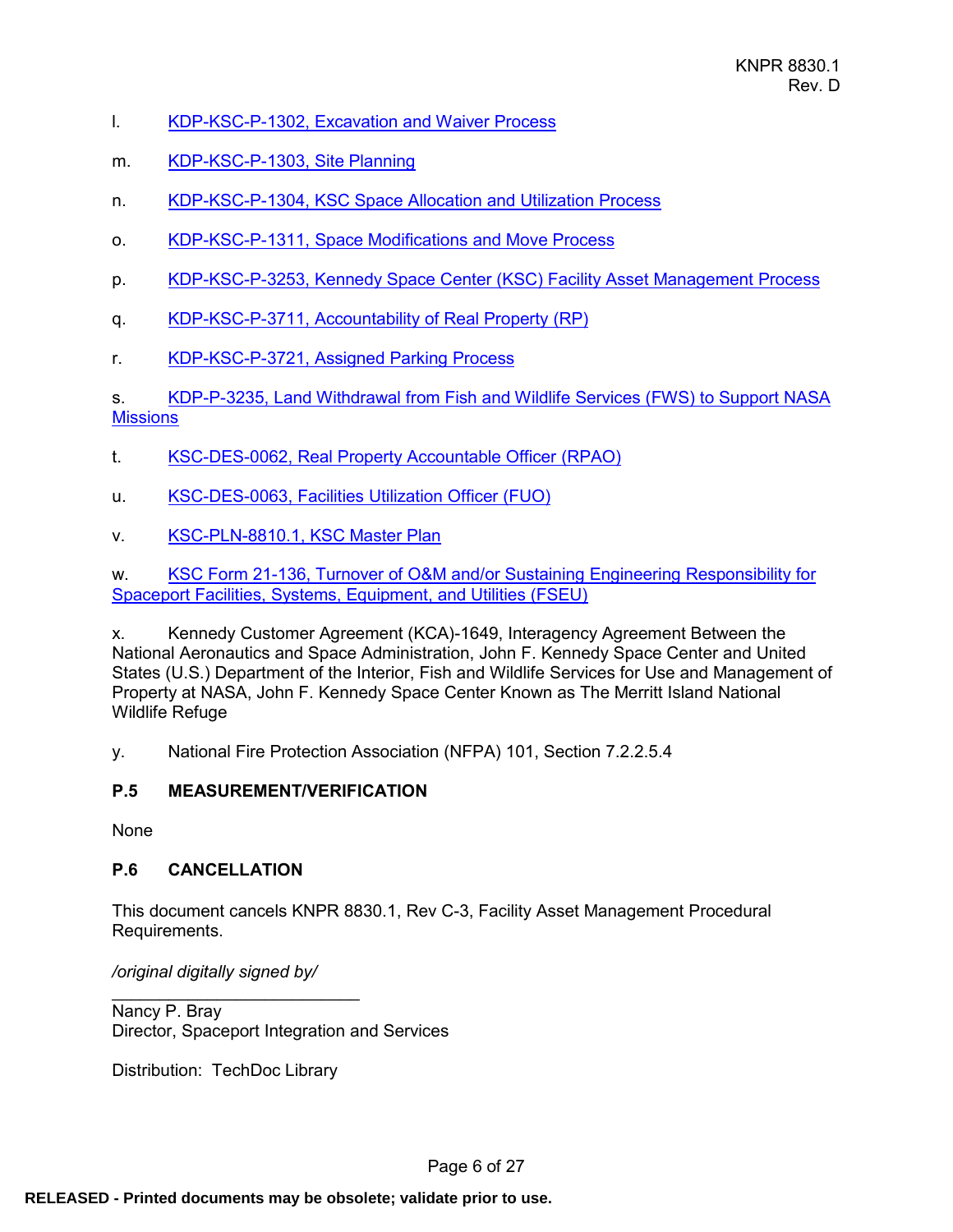## <span id="page-6-0"></span>**CHAPTER 1. Facility Asset Management**

## <span id="page-6-1"></span>**1.1 Goals**

1.1.1 KSC supports its programs and workforce through excellence in real property management and by ensuring its real property assets meet Agency goals. KSC also provides appropriate stewardship of these assets to achieve the best value for the Government. The Center strives to identify and develop innovative real property management solutions and to construct and operate only the real property required to conduct NASA programs, maintain its core capabilities, and meet national responsibilities. The Center identifies, plans, and implements options to eliminate underutilized and unutilized real property through either demolition or public and private partnerships, utilizing out-grants and other real property instruments.

1.1.2 KSC adheres to the Agency real property asset management goals as identified in the [AMP](http://www.hq.nasa.gov/office/codej/codejx/Assets/Docs/3-14-08AssetManagementPlandtdJanuary2008.pdf) as required by [EO 13327.](https://www.govinfo.gov/content/pkg/FR-2004-02-06/pdf/04-2773.pdf) KSC embraces the principles of the Federal Real Property Council established by **EO 13327**.

1.1.3 KSC effectively manages and optimizes real property assets, investments, operations, and disposal actions; and related decisions are integrated with and supportive of core mission activities.

#### <span id="page-6-2"></span>**1.2 Objectives**

KSC adheres to the objectives of the Agency as identified in the [AMP.](http://www.hq.nasa.gov/office/codej/codejx/Assets/Docs/3-14-08AssetManagementPlandtdJanuary2008.pdf)

#### <span id="page-6-3"></span>**1.3 Responsibilities**

- 1.3.1 The KSC Center Director (CD) is responsible for:
- a. Managing KSC real property in accordance with [NPR 8800.15.](http://nodis3.gsfc.nasa.gov/lib_docs.cfm?range=8___)
- b. Designating an RPAO (see **[KSC-DES-0062\)](https://tdksc.ksc.nasa.gov/servlet/dm.web.Fetch/ksc-des-0062.pdf?doc=ksc-des-0062&rev=$latest)**.
- c. Designating an FUO (see [KSC-DES-0063\)](https://tdksc.ksc.nasa.gov/servlet/dm.web.Fetch/ksc-des-0063.pdf?doc=ksc-des-0063&rev=$latest).

1.3.2 The Director, Spaceport Integration and Services (SI), is responsible for chairing the [Facility Management Board](https://tdksc.ksc.nasa.gov/servlet/dm.web.Fetch?did=26557&rev=$latest) (FMB).

1.3.3 Heads of KSC directorates are responsible for assigning a Directorate Facility Utilization Manager (DFUM).

1.3.4 The DFUM is responsible for representing, coordinating, and managing organizational interests in space utilization issues.

1.3.5 The RPAO is responsible for:

a. Real property accountability, including the recording and reporting of the NASA real property inventory and management of real property records in accordance with [NPR 1441.1.](http://nodis3.gsfc.nasa.gov/lib_docs.cfm?range=1___)

b. Planning, directing, coordinating, and managing the activities of all the Center's real property, including signing real property records and agreements.

Page 7 of 27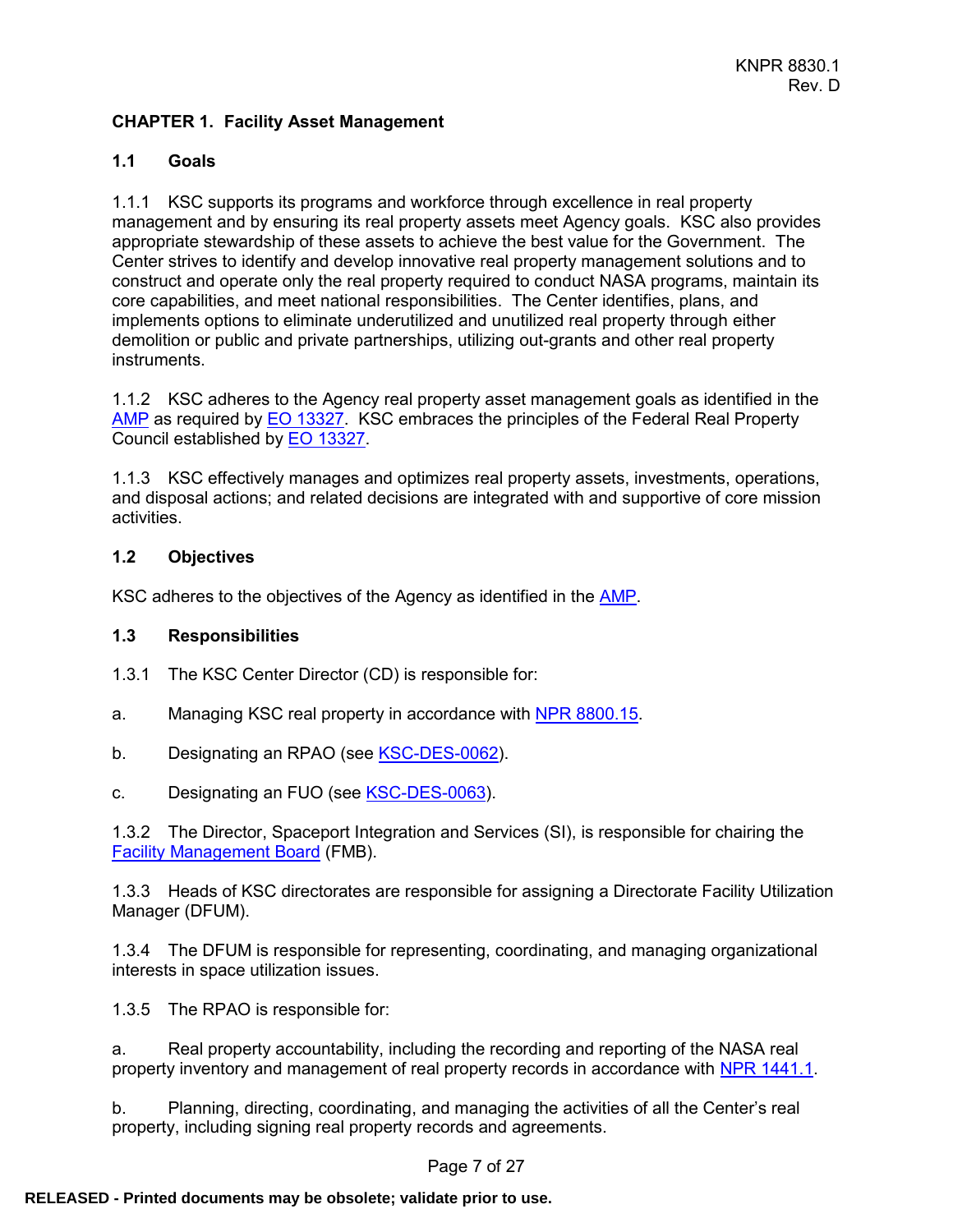1.3.6 The FUO is responsible for:

a. Planning, managing, and accounting for tenancy of all office, warehouse, technical, and associated special purpose space in all facilities and trailers classified as KSC real property. This includes making assignments, reassignments, and coordinating with organizations that are withdrawing assignment of space that is vacant, not properly utilized, or not justified.

b. Implementing space utilization standards and dispositioning deviation requests. In the event a deviation request is not approved by the FUO, any customer request for reconsideration shall be coordinated with the Chief of the Infrastructure Branch.

1.3.7 The Facility Program Manager (FPM) shall:

a. Develop policy and procedures for the Facility Manager (FM) program.

b. Provide guidance and oversight for the FM program.

c. Act as the Center's interface to external entities for the FM program.

d. Collaborate with the Institutional Projects Branch, Center Master Planning, and the Infrastructure Branch to formulate plans for additions, alterations, and replacements, as well as operations and maintenance projects.

e. Disseminate the approved, prioritized schedule for facility projects by fiscal year as determined by the local authority projects manager.

f. Act as the Center's move/mode coordinator and program manager.

g. Coordinate the development, implementation, and monitoring of a facility safety program with KSC Safety and Mission Assurance (SMA) Institutional Division safety representatives.

h. Coordinate assignments and reassignments of space with the FUO.

1.3.8 Program directorates shall:

a. Disseminate programmatic or institutional facility information for assigned areas of responsibility to individual FMs.

b. Coordinate known or projected facility project requirements for additions, alterations, replacement, or maintenance with individual FMs. Convey this information in a prioritized manner to the FPM and the FUO.

c. Ensure compliance of policy and procedures in assigned facility assets.

d. Coordinate with all FMs to ensure there are processes in place for safe access to assigned facilities.

e. Collect and evaluate hazard and safety practice information so the KSC SMA Institutional Division safety representatives and the FM can address pertinent safety management issues.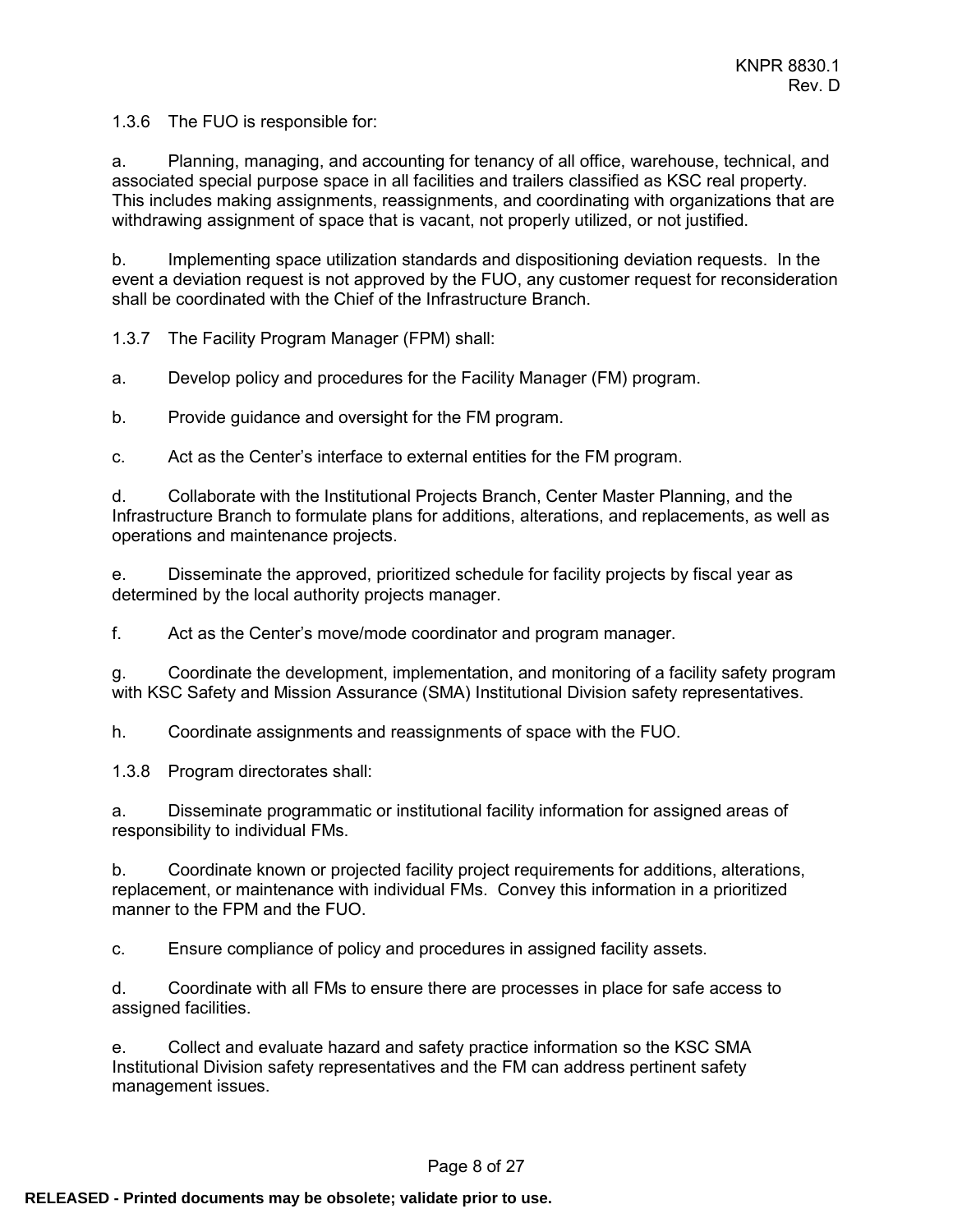## 1.3.9 The FMs shall:

a. Serve as the facility point of contact to call job orders into the institutional services contractor Spaceport Integration Center (SIC) Work Control or Duty Office regarding facility or ground maintenance issues. After duty hours the occupants should contact the Duty Office. The SIC will contact the FM when there is a facility related issue that may impact the occupants (e.g., power outage, loss of heating, ventilation, and air conditioning, etc.). Report any issues to the NASA FPM. Note that "institutional services contractor" is a generic term and does not refer to the former KSC Institutional Services Contract.

b. Maintain awareness of facility conditions, changes to system configuration, and operations and coordinate with the FM, FPM and FUO, as required.

1.3.10 NASA Site Planner is responsible for managing the Site Planning Process as described in paragraph 3.3.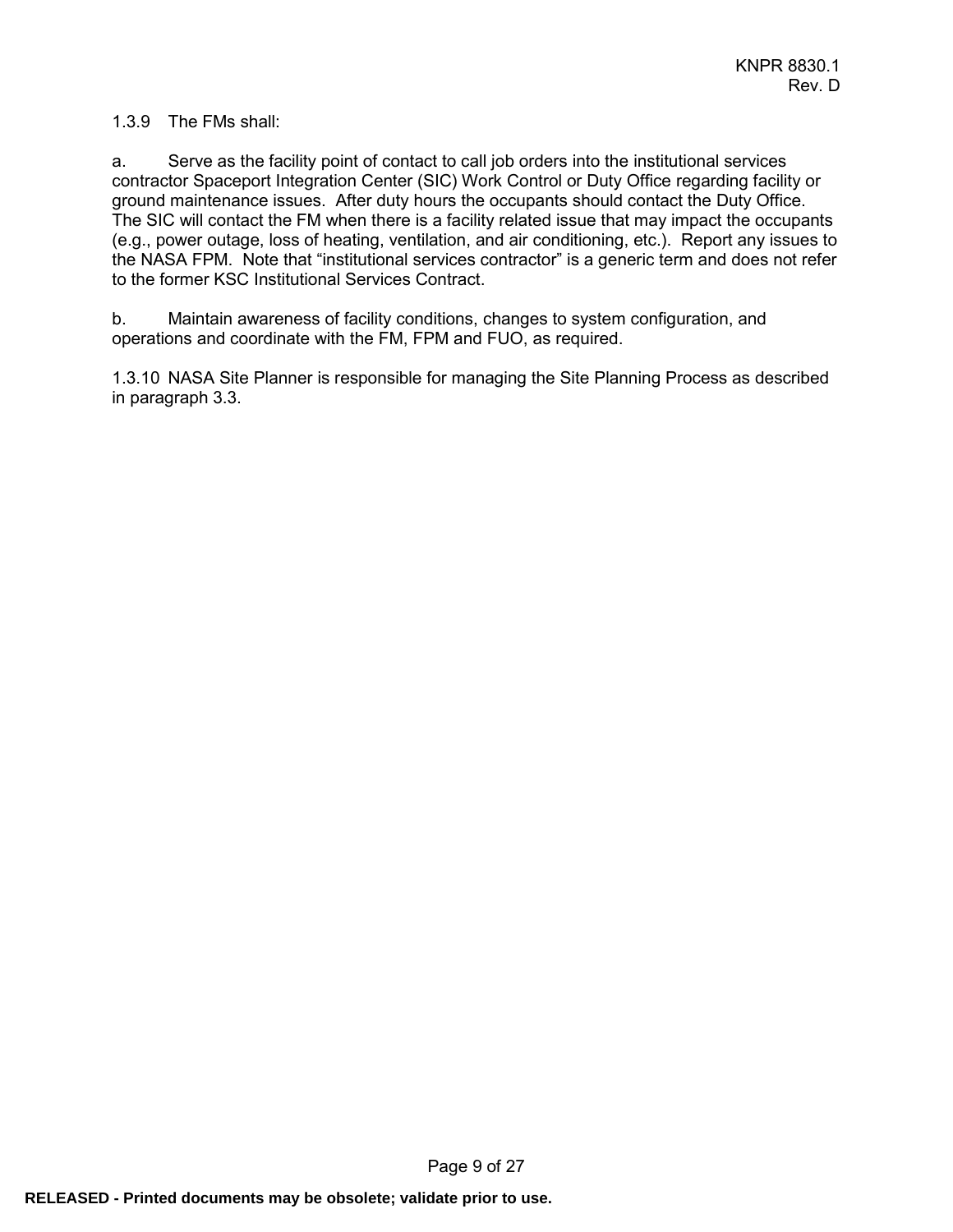## <span id="page-9-0"></span>**CHAPTER 2 Facility Management Board**

2.1. The FMB establishes policies, procedures, and standards for physical space requirements and Center development based on [B-0001,](https://tdksc.ksc.nasa.gov/servlet/dm.web.Fetch?did=26557&rev=$latest) NPD [8800.14](http://nodis3.gsfc.nasa.gov/lib_docs.cfm?range=8___) and [NPR 8800.15.](http://nodis3.gsfc.nasa.gov/lib_docs.cfm?range=8___) The FMB Web site is located at [https://fmb.ksc.nasa.gov/.](https://fmb.ksc.nasa.gov/)

2.2. The FMB shall serve as the Center facility planning, communication, assessment, and approval body for facility asset management issues.

2.3. All new, modified, or changing facility asset requirements shall be vetted through the FMB. Unresolved issues will be forwarded to the Kennedy Center Management Council for resolution.

2.4 Unresolved nonconcurrences for the Site Planning process shall be presented to the FMB for resolution, unless the requester determines the request is to be canceled.

2.5 The FPM shall act as, or delegate the duties of, secretariat of the FMB.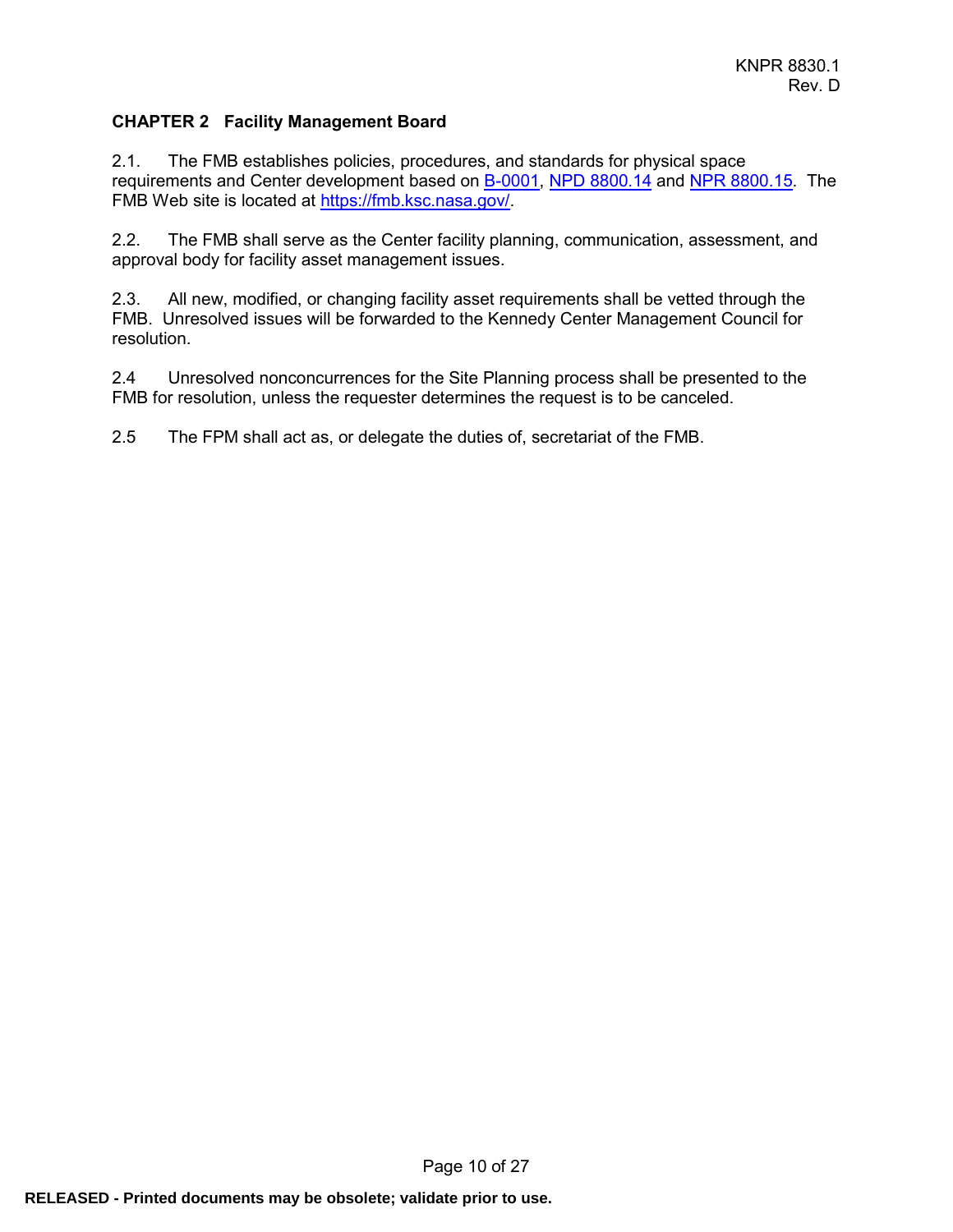## <span id="page-10-0"></span>**CHAPTER 3 Asset Planning and Management**

## <span id="page-10-1"></span>**3.1 Master Planning**

3.1.1 The principles of master planning, and the control and format of the Master Plan, are detailed in NPR [8810.1.](http://nodis3.gsfc.nasa.gov/lib_docs.cfm?range=8___) Initiation and administration of master planning is in accordance with [NPR 8800.15.](https://nodis3.gsfc.nasa.gov/displayDir.cfm?t=NPR&c=8800&s=15C)

3.1.2 The Master Plan is the basic point of reference for review and approval of specific projects as a part of the normal budget formulation and execution process.

3.1.3 Area Development Plans (ADP) are a subset of the Master Plan and shall be in alignment with the Master Plan, vetted by the Master Planner, and approved by the CD, prior to official release for any purpose. In lieu of applicable ADPs, developable property identified in the Center Future Development Concept should be utilized as a guide for future KSC development if determined appropriate by the Master Planner.

## <span id="page-10-2"></span>**3.2 Real Property**

3.2.1 Real Property is managed in accordance with [NPD 8800.14,](http://nodis3.gsfc.nasa.gov/lib_docs.cfm?range=8___) [NPR 8800.15,](http://nodis3.gsfc.nasa.gov/lib_docs.cfm?range=8___) [KDP-KSC-](https://tdksc.ksc.nasa.gov/servlet/dm.web.Fetch/kdp-ksc-p-3711.pdf?doc=kdp-ksc-p-3711&rev=$latest)[P-3711,](https://tdksc.ksc.nasa.gov/servlet/dm.web.Fetch/kdp-ksc-p-3711.pdf?doc=kdp-ksc-p-3711&rev=$latest) [KDP-KSC-P-3253,](https://tdksc.ksc.nasa.gov/servlet/dm.web.Fetch/kdp-ksc-p-3253.pdf?doc=kdp-ksc-p-3253&rev=$latest) and [KDP-KSC-P-1295;](https://tdksc.ksc.nasa.gov/servlet/dm.web.Fetch/kdp-ksc-p-1295.pdf?doc=kdp-ksc-p-1295&rev=$latest) as well as, [KNPD 8830.2](https://tdksc.ksc.nasa.gov/servlet/dm.web.Fetch/knpd_8830.2.pdf?doc=knpd_8830.2&rev=$latest) and this KNPR.

3.2.2 Copies of all documents pertaining to real property transactions, such as acquisitions, disposals, leases, and permits shall be included in the real property records. The real property records are maintained and managed by the KSC RPAO. All NASA real property information and transactions are documented and maintained in the Real Property Management System (RPMS). However, RPMS and other spaceport asset data will be informally maintained for easier customer access purposes in the [Authoritative Facility List](https://tdksc.ksc.nasa.gov/servlet/dm.web.Fetch?did=37816&rev=$latest) which can also be accessed via the [FMB Web](https://fmb.ksc.nasa.gov/) site.

3.2.3 The U.S. FWS manages NASA KSC property known as the Merritt Island National Wildlife Refuge. All land required to support NASA's space-related missions shall be withdrawn from the FWS in accordance with KCA-1649 and [KDP-P-3235](https://tdksc.ksc.nasa.gov/servlet/dm.web.Fetch?did=8521&rev=$latest) to shift the operational responsibility to NASA. Public Law 93-626, approved January 3, 1975, (88 Stat. 2121) established the Canaveral National Seashore, Florida, consisting of some 67,500 acres on KSC property, and ensured that the refuge, although within the boundary of the seashore, will continue to be administered as part of the National Wildlife Refuge System.

#### <span id="page-10-3"></span>**3.3 Site Planning**

3.3.1 Site planning shall be managed in accordance with [KDP-KSC-P-1303.](https://tdksc.ksc.nasa.gov/servlet/dm.web.Fetch/kdp-ksc-p-1303.pdf?doc=kdp-ksc-p-1303&rev=$latest)

3.3.2 Facility site requests shall be reviewed by the RPAO and Master Planner for conformance to KSC policy and the Master Plan. The NASA Site Planner will provide final approval after concurrence from RPAO, KSC Master Planning, KSC SMA Institutional Division, KSC SI Medical and Environmental Services Division (SI-E), SI Protective Services Office (SI-P), and affected facilities and program representatives

#### <span id="page-10-4"></span>**3.4 Excavation Permit/Utility Locate**

3.4.1 Excavation permits, waivers, and related utility locates shall be managed in accordance with [KDP-KSC-P-1302.](https://tdksc.ksc.nasa.gov/servlet/dm.web.Fetch?did=986147&rev=$latest)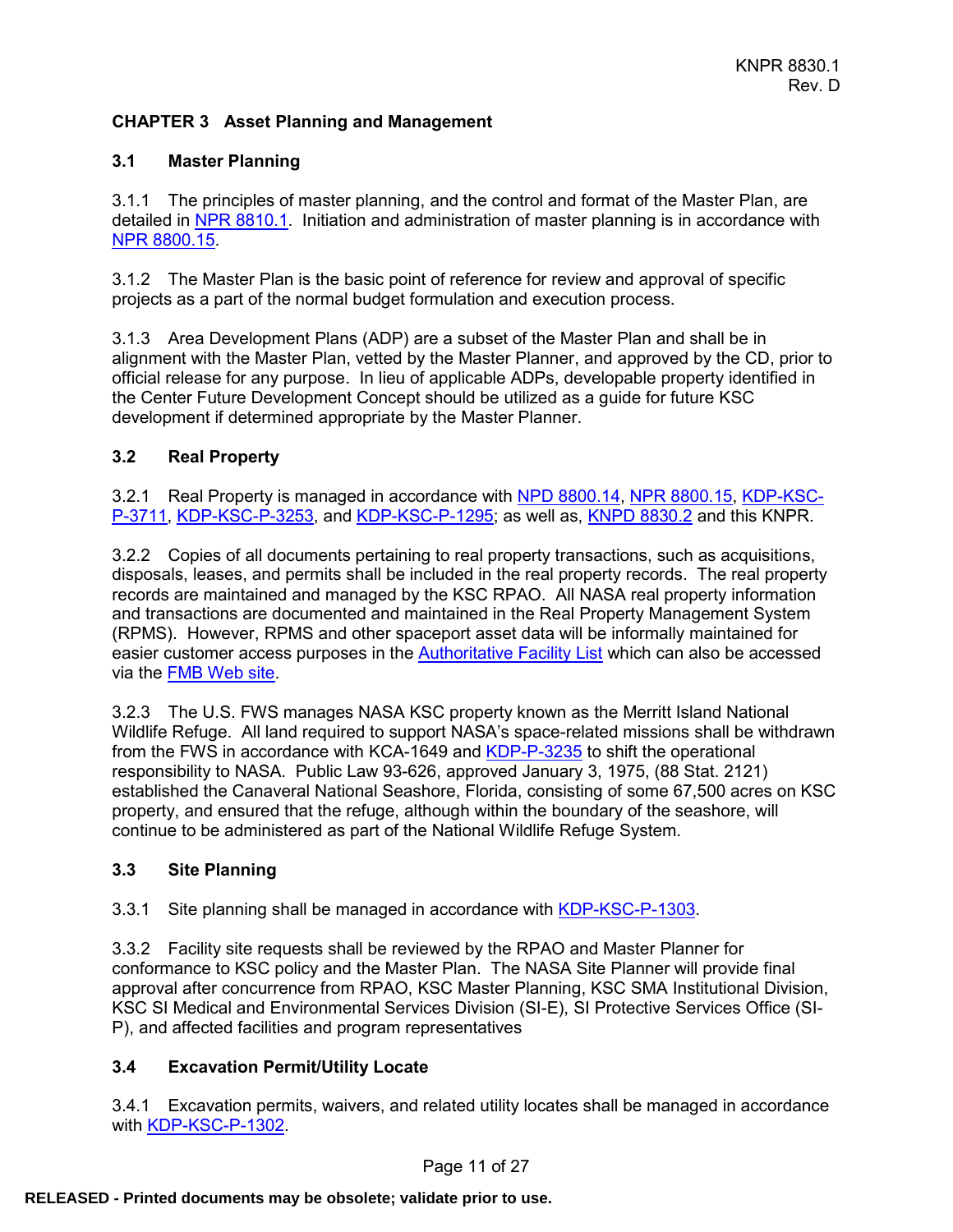## <span id="page-11-0"></span>**3.5 Facility Management Program**

3.5.1 The Facility Management Program (FMP) establishes the framework upon which NASA operates and maintains its facilities and associated utility, transport, and communication systems in a manner that provides the most safe, suitable, and productive environment for missions supporting normal operations and contingencies.

3.5.2 The FMP encompasses facilities, adjacent buildings and structures, parking areas, common areas, and exterior surroundings. The program will also provide for a single point of contact for occupants regarding general facility issues.

3.5.3 The FMP shall be operated under the cognizance of the FMB and be organized and managed in the following manner:

a. The FMP shall provide guidance and oversight for the program.

b. The FMs shall be assigned management of specific facilities or geographic asset groupings and integrate activity with the FPM as required.

3.5.4 The FMs shall ensure the following expectations are met:

a. Life Safety: Facility systems shall function reliably, safely, and meet applicable codes and standards. Life safety policies and requirements protect occupants and against undue risk of fire or other hazards.

b. Safety and Resource Protection: The facility shall be operated and maintained to provide a safe environment for visitors and occupants.

c. Functionality and Professional Environment: People and equipment will have adequate and efficiently designed space. Personnel shall have convenient physical access to facilities in accordance with the Architectural Barriers Act (ABA) standards. The interior and exterior appearance should be aesthetically pleasing and functional to enable the occupants to deliver high quality service. Exterior landscaping should be attractive and kept neatly trimmed and clean.

d. Operations and Maintenance: The physical plant will be properly operated, repaired, and maintained. This includes preventive maintenance, repair, alteration, and replacement of the buildings and associated utility systems. Also, the facility will be operated and maintained in a manner that conserves resources, prevents contamination of the surrounding environment, and prevents injury to visitors or occupants. Any areas that do not meet current codes or regulations will be identified and managed to prevent injury, mishap, or close call.

e. Engineering and Documentation: A copy of the documentation that meets regulatory and accreditation requirements, as well as the administrative needs of the FM program, shall be maintained. The FM should also have copies of the drawings (or documents) that show the locations of fire protection features in the facility.

(1) Official documents shall be maintained by the Engineering Documentation Center.

f. Disseminate the Center developed fire protection and evacuation plans to facility occupants and visitors.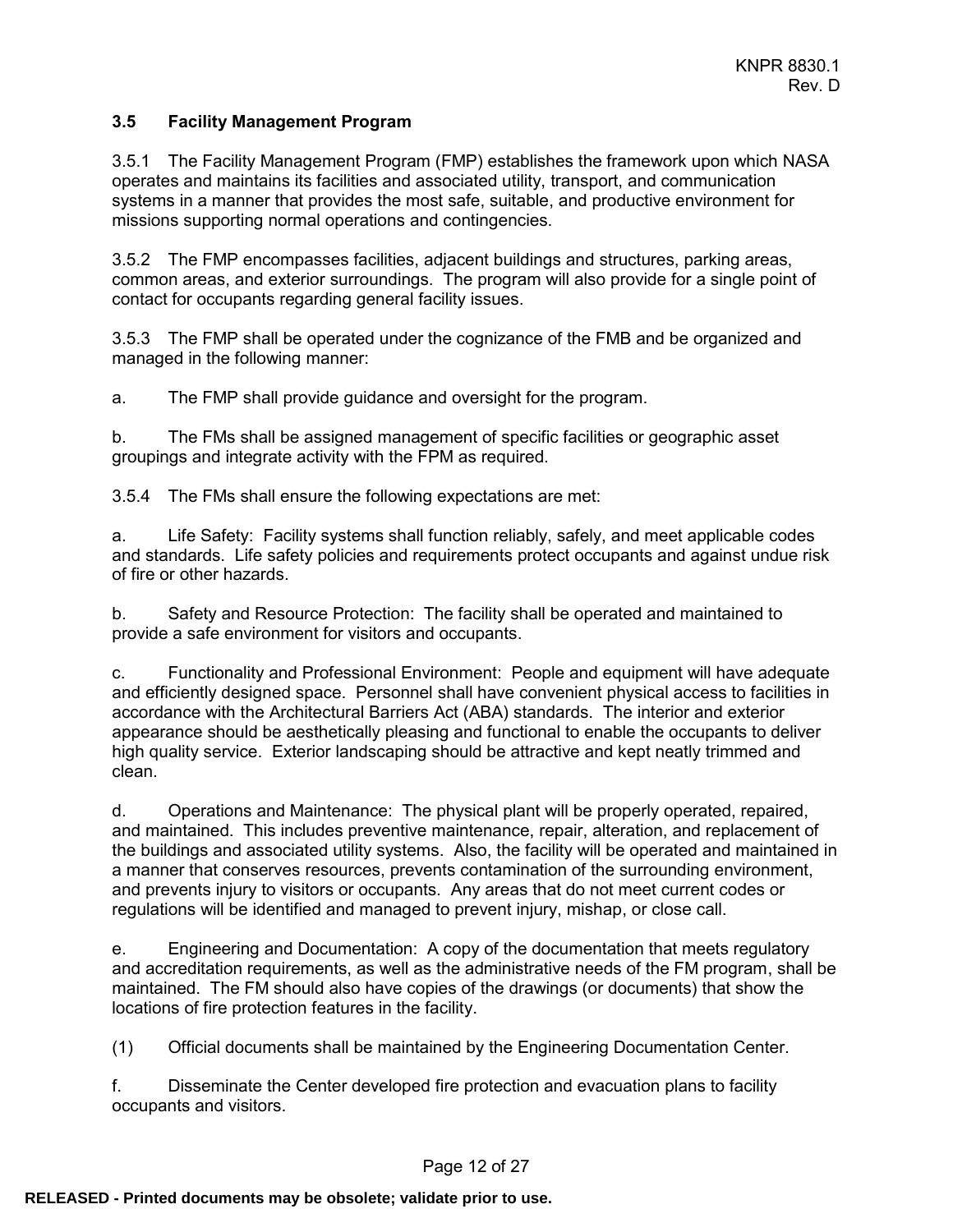g. Ensure adequate signs are located in the interior and exterior of the facility for emergency evacuation or event.

h. Meet the Emergency Incident Commander in a designated location during any emergency evacuation or event.

i. Report thefts and security protection problems.

j. Ensure that authorized access controls to the facility are properly established and maintained.

k. Coordinate all after-hours activities through the institutional services contractor Duty **Office** 

l. Respond to on-call emergencies and other after-hours facility requirements.

m. Provide appropriate warning signs for access to roof in accordance with [KNPR 8715.3.](https://tdksc.ksc.nasa.gov/servlet/dm.web.Fetch?did=7261&rev=$latest)

n. Report all occupant carelessness to the appropriate supervisor or security.

o. Follow up on any close call, mishap, or incident report associated with assigned facility and report monthly status to FMP, noting specific lessons learned and participate in the investigation if requested.

p. Ensure the distribution of recall and hazard alert notices. Notify management to ensure personnel follow the recommended procedures and document any required corrections.

q. Identify and take corrective action for environmental health hazards in common areas.

r. Communicate with SI-E on health issues and ask for technical advice when necessary.

s. Maintain a copy of safety reference materials that include appropriate NFPA guidance, NASA safety regulations, and local safety policies. The KSC SMA Institutional Division will provide any safety reference materials as requested.

t. Ensure that posters providing NASA Safety Reporting System (NSRS) information and pamphlets are prominently displayed in facilities and provide their locations to the KSC NSRS Representative. Ensure that NSRS pamphlets are present in all poster dispensers.

u. Provide inputs for the development and prioritization of facility project additions, alterations, or maintenance for incorporation into the integrated submittal to the NASA FPM.

v. Participate in FM integration meetings as required by NASA FPM or requested by Program directorates.

w. Ensure ABA compliance and report non-compliance to the NASA FPM and Disability [Awareness and Action Working Group.](https://daawg.ksc.nasa.gov/)

x. Ensure compliance with space utilization standards and report noncompliance to the NASA FUO and the DFUM for resolution.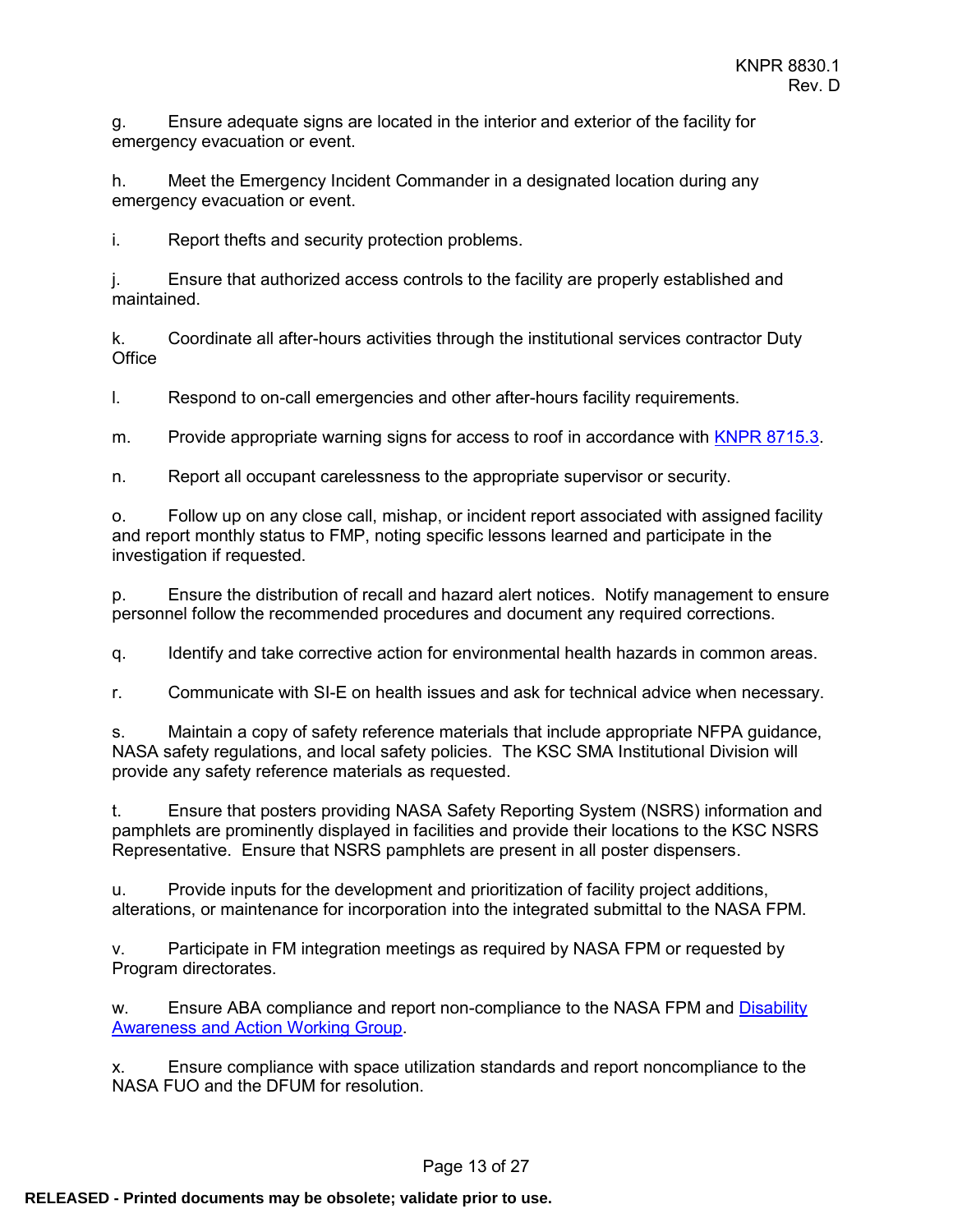y. Maintain cognizance of contract requirements for facility preventive maintenance and other services implemented for assigned facilities. If corrective actions are required, work with appropriate institutional contractor. If issue cannot be resolved contact appropriate NASA Functional Manager.

z. Perform periodic inspections to ensure that the facility is being maintained and operated in a safe manner.

aa. Review the institutional services contractor work order reports, job reports, and contract reports for the facility to monitor the status of all requests. Follow up with the institutional services contractor and NASA Functional Manager where appropriate.

bb. Evaluate plans for all outages of any or all utilities. Coordinate with facility occupants.

cc. Serve as the focal point for coordination and planning of all audits, surveys, and scheduled inspections on assigned facilities, and lead the resolution of all corrective actions. At a minimum, all KSC facilities shall receive an annual safety and fire survey or audit. These surveys or audits may be conducted by the FM or NASA fire protection and safety personnel as appropriate. KSC operations that require a review by industrial hygienists or health physicists may be audited more frequently.

dd. Coordinate any required special or unscheduled inspections. Unscheduled or special inspections are conducted when the assigned inspector determines that they are necessary. This determination would occur when any operation or activity warrants immediate or special attention, which cannot be delayed until the next regularly scheduled inspection. Special operations involving human flight support and tests where a high hazard potential exists are examples of activities that could warrant an unscheduled or special inspection. These inspections may be performed at any time by NASA KSC SI-E, SI-P, FM, or FPM, etc.

ee. Intervene as warranted when conditions pose an immediate threat to life, health, or pose a threat of damage to equipment or facilities. The FM should immediately notify the KSC SMA Institutional Division safety representative, safety hotline, SI-E Industrial Hygiene, and FPM when such a condition exists. The FPM will notify senior management.

ff. Collect and evaluate hazard and safety practice information so the KSC SMA institutional Division and the FM can address pertinent safety issues.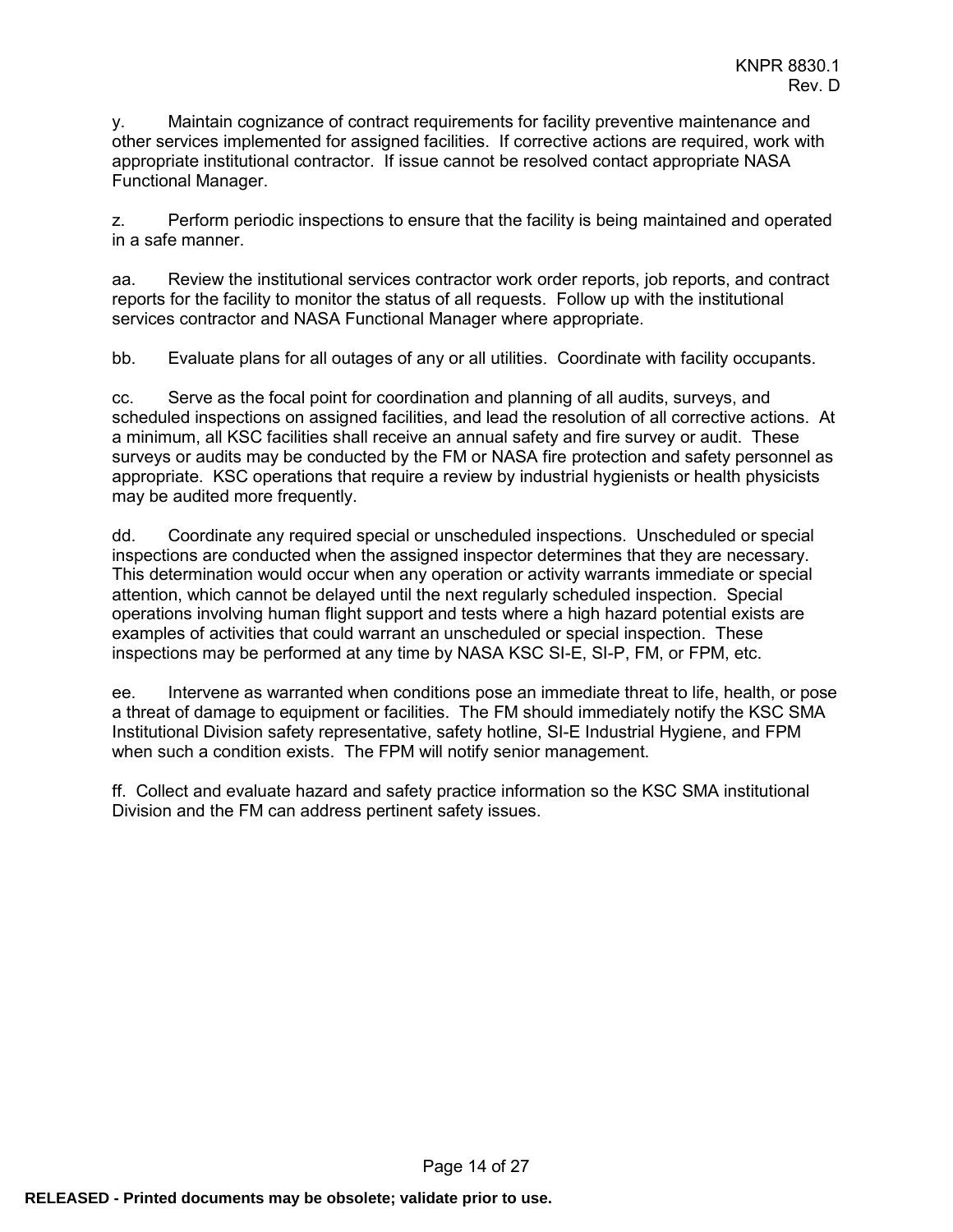## <span id="page-14-0"></span>**CHAPTER 4 Physical Facility Management**

#### <span id="page-14-1"></span>**4.1 Signs**

#### 4.1.1 Facility Identification

a. Facility number identification shall be used at any building or facility included in the KSC real property records.

b. Way-finding signs shall be used to identify facilities or areas which require frequent visitation by personnel other than the employees normally working at that location. Examples are:

- (1) Dispensary
- (2) Locksmith
- (3) Supply
- (4) Shipping and Receiving
- (5) Security
- (6) Pass and Identification.

c. Facility signs shall not show the company name or logo of any NASA support contractor. Signs identifying other Government agencies, which utilize facilities within KSC, should conform to this chapter. KSC Visitor Complex (KSCVC) signs are exempt from facility sign requirements. Signage requirements for the KSCVC will be approved by the Director of Communications and Public Engagement. The KSC Press Site must conform to the KSC sign requirements for building numbers. However, the press may include affiliation logos to aid visitors in finding the proper location. The NASA Press Site Manager must approve the size and location of affiliation logos.

d. Facilities that are entirely out-granted to a commercial entity and are commercially funded are eligible to display company logos on the exterior of out-granted facilities or as freestanding signage within the lease area after approval from the RPAO, the Master Planner, and the FMB. The out-grant agreement (e.g., lease, enhanced use lease, Space Act Agreement, etc.) shall document the provision and condition for such signage.

4.1.2 Street Name Signs

a. Street name signs shall indicate the name identification of the street as shown on [KSC-](http://masterplan.ksc.nasa.gov/)[PLN-8810.1.](http://masterplan.ksc.nasa.gov/)

b. Street name signs and posts shall be positioned at each intersection, mounted with their faces parallel to the streets they name, as close to the corner as practical and where they can easily be seen by motorists and pedestrians. Two assemblies (signs and posts) are required at cross streets on diagonally opposite corners. At other intersections, one assembly is required. The sign head will be slanted to the correct eye level for maximum readability.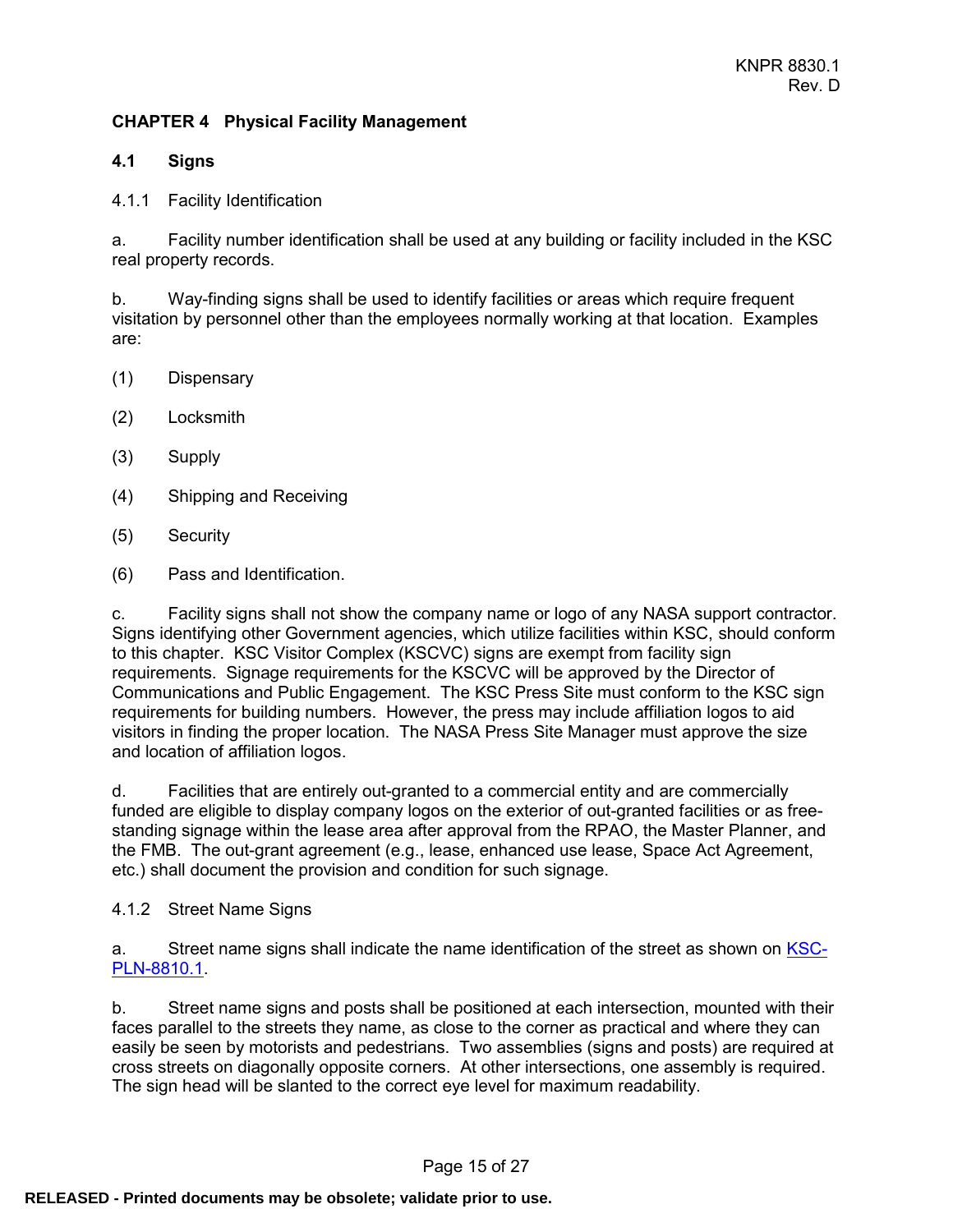4.1.3 Traffic Control and Roadway Signs

a. Traffic control signs shall be located and positioned in accordance with the [Manual of Uniform Traffic Control Devices](http://mutcd.fhwa.dot.gov/) established by the U.S. Department of Transportation, Federal Highway Administration and approved by the KSC Traffic Engineer.

b. The number of traffic control signs shall be limited to the minimum essential for the safe and orderly direction and control of traffic.

c. No other signs shall be installed that conflict with or obscure any traffic control sign.

d. All support requests for roadside or median signs shall be submitted to the institutional services contractor Work Control.

4.1.4 Construction Contractor Signs

a. Construction contractor signs shall be located as directed by the Contracting Officer.

b. All construction contractor signs shall be reviewed and approved by the Construction of Facilities assigned project manager prior to installation.

c. Construction contractor signs shall be furnished, erected, maintained, and removed by the construction contractor without cost to the Government. Such signs will be limited to the following information:

(1) Contractor's name (maximum letter height: 4 inches)

- (2) Contractor's home office address (maximum letter height: 2 inches)
- (3) Contractor's local and home office phone (maximum letter height: 2 inches)
- (4) A symbol, not more than 16 inches in its greatest dimension, may be included

d. The mounting, location, and erection of construction contractor signs shall be in accordance with requirements set forth in the contract for the specific project.

e. Contractors and their major subcontractors shall erect signs to identify their trailers or construction offices.

f. To facilitate deliveries made to construction sites, construction contractors may erect directional signs alongside KSC's main thoroughfares. Directional signs shall be removed as soon as they are no longer required.

#### <span id="page-15-0"></span>**4.2 Physical Space Management**

4.2.1 Administrative Space

a. Physical space management shall be in compliance with [NPR 8800.15,](http://nodis3.gsfc.nasa.gov/lib_docs.cfm?range=8___) [KDP-KSC-P-](https://tdksc.ksc.nasa.gov/servlet/dm.web.Fetch/kdp-ksc-p-1304.pdf?doc=kdp-ksc-p-1304&rev=$latest)[1304,](https://tdksc.ksc.nasa.gov/servlet/dm.web.Fetch/kdp-ksc-p-1304.pdf?doc=kdp-ksc-p-1304&rev=$latest) and [KDP-KSC-P-1311.](https://tdksc.ksc.nasa.gov/servlet/dm.web.Fetch/kdp-ksc-p-1311.pdf?doc=kdp-ksc-p-1311&rev=$latest) This requirement applies to all organizations (except commercial or non-NASA entities that have been assigned dedicated facilities via a real property use agreement) occupying KSC-accountable real property regardless of its location.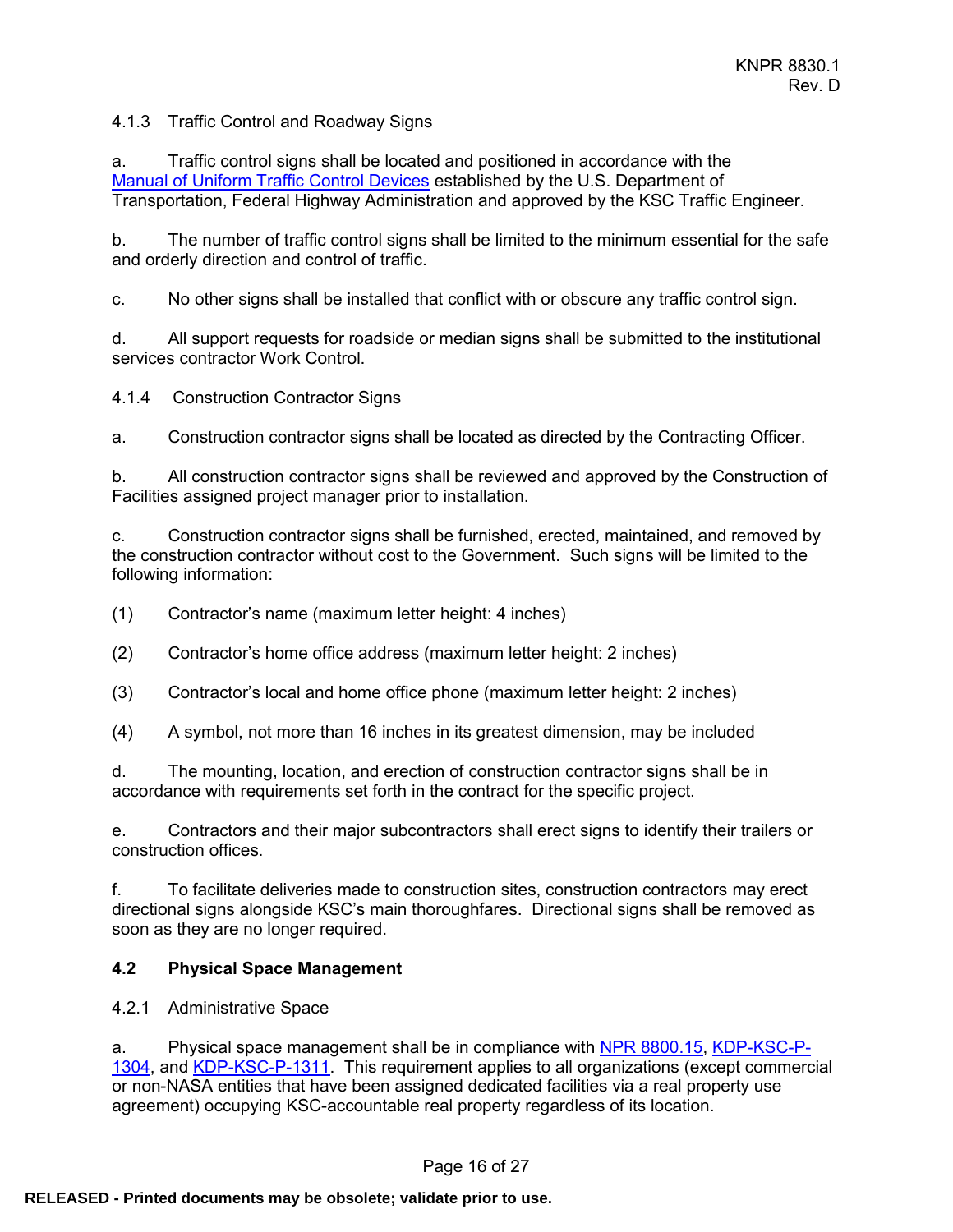b. KSC will utilize the open office concept. There will be limited wall separations between work groups and no private offices except for supervisors, GS-15's, or personnel leads designated as such in their position descriptions (i.e., approved by KSC Human Resources as team or work leads). Office workspace assignments shall be in accordance with the Table A: Average Workstation Square Footage. Office cubicle paneling (less than 68 inches high per fire code for 36-inch wide aisles) is permitted.

c. Existing walls that do not conform to approved space standards will be removed as personnel relocations, moves, and facility modifications occur. The FMB Chair approves exceptions to this rule.

d. Recommended administrative space standards for KSC are listed below. However, contiguous administrative space by floor or organization shall conform to the following formula standard: Usable Space square feet (sf)/number of workstations within the usable space ≤ 180 sf/workstation. Usable Space is defined as the total of occupant area and building amenity area on any floor level, and for the building.

| <b>Position</b>                                                            | <b>Occupancy</b><br><b>Standard</b> |
|----------------------------------------------------------------------------|-------------------------------------|
| <b>PRIVATE OFFICES</b>                                                     |                                     |
| Heads of Primary NASA & Contractor Organizations<br>(Orgs)                 | 150-200 sf                          |
| Deputy Heads of Primary NASA & Contractor Orgs                             | 150-200 sf                          |
| Associate Director of Primary NASA & Contractor<br>Orgs                    | 100-165 sf                          |
| Chiefs of Division/Office, Subcontractor Dept. Heads                       | 100-165 sf                          |
| <b>Branch Chiefs, Supervisors and Technical Assistants</b><br>to Directors | 100-150 sf                          |
| <b>Personnel Leads</b>                                                     | 100 sf                              |
| Any other private office                                                   | 100 sf                              |
| <b>NON-PRIVATE OFFICES</b>                                                 |                                     |
| Secretaries to Senior Managers and Division/Office<br>Chiefs               | 80-100 sf                           |
| Secretaries to Branch Chiefs or Supervisors                                | 65-100 sf                           |
| <b>General Staff</b>                                                       | 65-90 sf                            |

## Table A: Average Workstation Square Footage

e. Contractor and tenant personnel office space shall be assigned based on positions equivalent to the civil service positions defined above. Assignment of private office space for personnel not listed above, or for office sizes larger than listed above, will be submitted in writing by the head of a primary organization to the FMB for approval.

f. Whenever possible, support services (e.g., mailroom, libraries, credit union, etc.) shall be placed on the first floor of a building.

Corporate space is prohibited on KSC per [KNPD 8830.2,](https://tdksc.ksc.nasa.gov/servlet/dm.web.Fetch/knpd_8830.2.pdf?doc=knpd_8830.2&rev=$latest) except commercial or non-NASA entities that have been assigned dedicated facilities via a real property use agreement.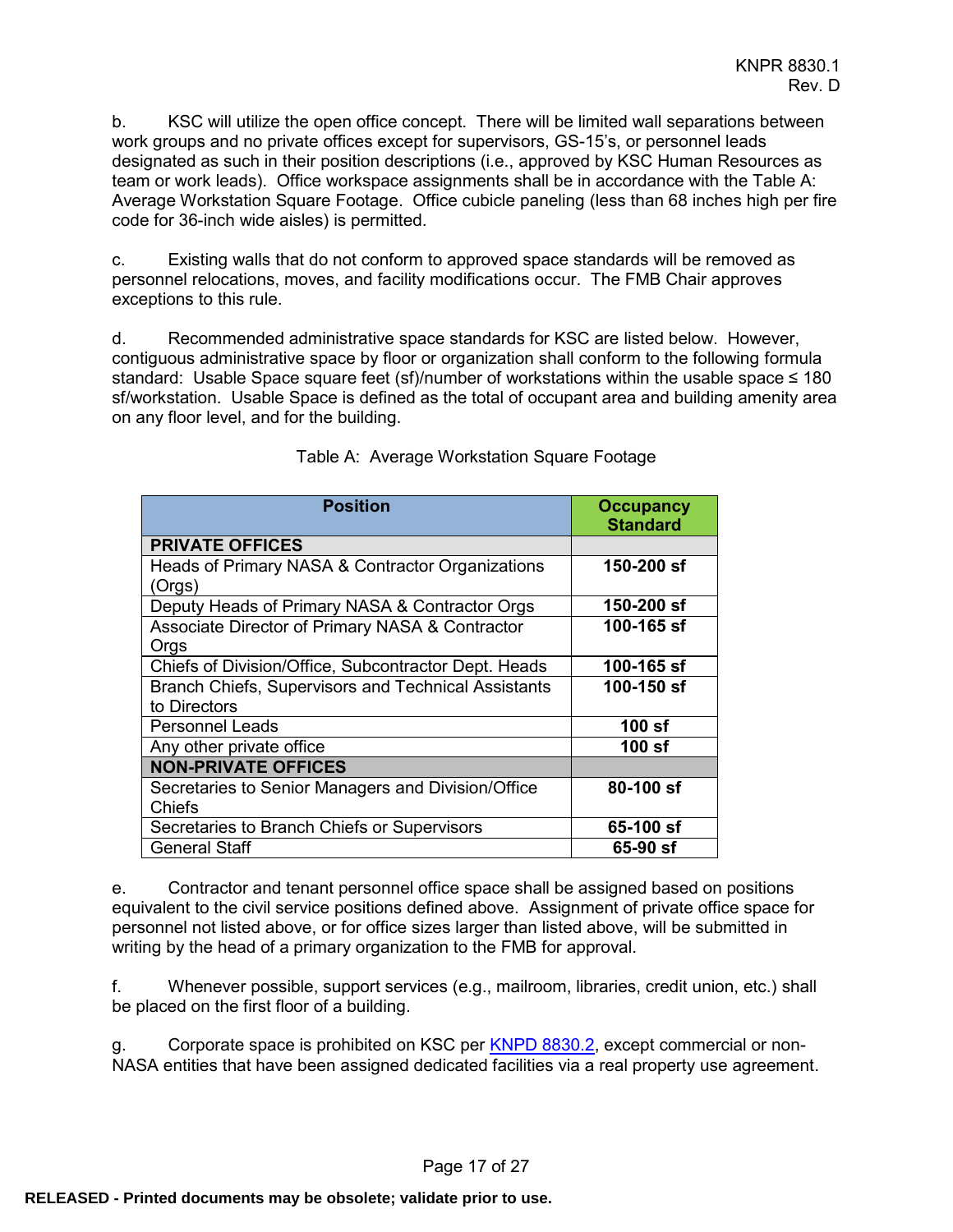h. The total office space will be allocated based on a targeted overall KSC and directorate maximum average of 180 usable sf per person (including year-round positions such as co-ops, students, and visiting professors). The 180 sf per person includes all office personnel workstations, including personal desktop computers, printers, terminals, bookcases, desks, tables, filing cabinets, copier and facsimile machines, refrigerators, office entrances, access, and circulation areas. In addition, this space includes, but is not limited to, other personnel amenities, such as, break, storage, executive suites, and conference rooms (not accessible off a main public hallway). It does not include utility closets, stairwells, and publicly accessible hallways, conference rooms, and amenities.

## 4.2.2 Conference Rooms

a. Conference space is a Center asset and shall be visible and reservable via the KSC global calendar. The FUO may assign conference space to specific organizations as primary users and managers of the space.

4.2.2.1 Center and directorate recurring meetings have priority for conference scheduling, followed by multi-directorate and Center-driven meetings. Conference Room Listings can be found at [Professional Support Team](https://pst.ksc.nasa.gov/) Website.

4.2.2.2 If relocation of a previously scheduled meeting is required, the primary assigner should find an alternative conference space for the displaced meeting. If the primary assigner is not displacing the original scheduled meeting, then the displacing entity will find an alternative conference space for the displaced meeting.

4.2.2.3 All conference rooms shall be accessible on the KSC global calendar. Any conference space not accessible on the KSC global calendar will be subject to return to the Center space bank for reassignment.

4.2.2.4 Conference space shall not be incorporated into an organization's space utilization data unless it is not accessible off a main public hallway.

4.2.3 Storage and Warehouse Space

a. Inventory and retention of NASA materials inventory shall be in accordance with [NPR](https://nodis3.gsfc.nasa.gov/displayDir.cfm?t=NPR&c=4100&s=1F)  [4100.1](https://nodis3.gsfc.nasa.gov/displayDir.cfm?t=NPR&c=4100&s=1F) and [NPD 4100.1.](https://nodis3.gsfc.nasa.gov/displayDir.cfm?t=NPD&c=4100&s=1C)

b. DFUMs shall notify the FUO when use, disposal, or excess of property liberates storage or warehouse space for reassignment by the FMB.

## <span id="page-17-0"></span>**4.3 Facility Numbering Standards**

4.3.1 Facility Room Numbering

a. The appropriate contractor facility management organization shall be included in the design process for new facilities and facility modifications within existing facilities and will assign numbering or review and approve altered numbering schemas by no later than the 60% design review and prior to fire alarm programming and installation of signage.

b. All configuration changes shall be evaluated and reapproved by the Center Services Infrastructure Branch.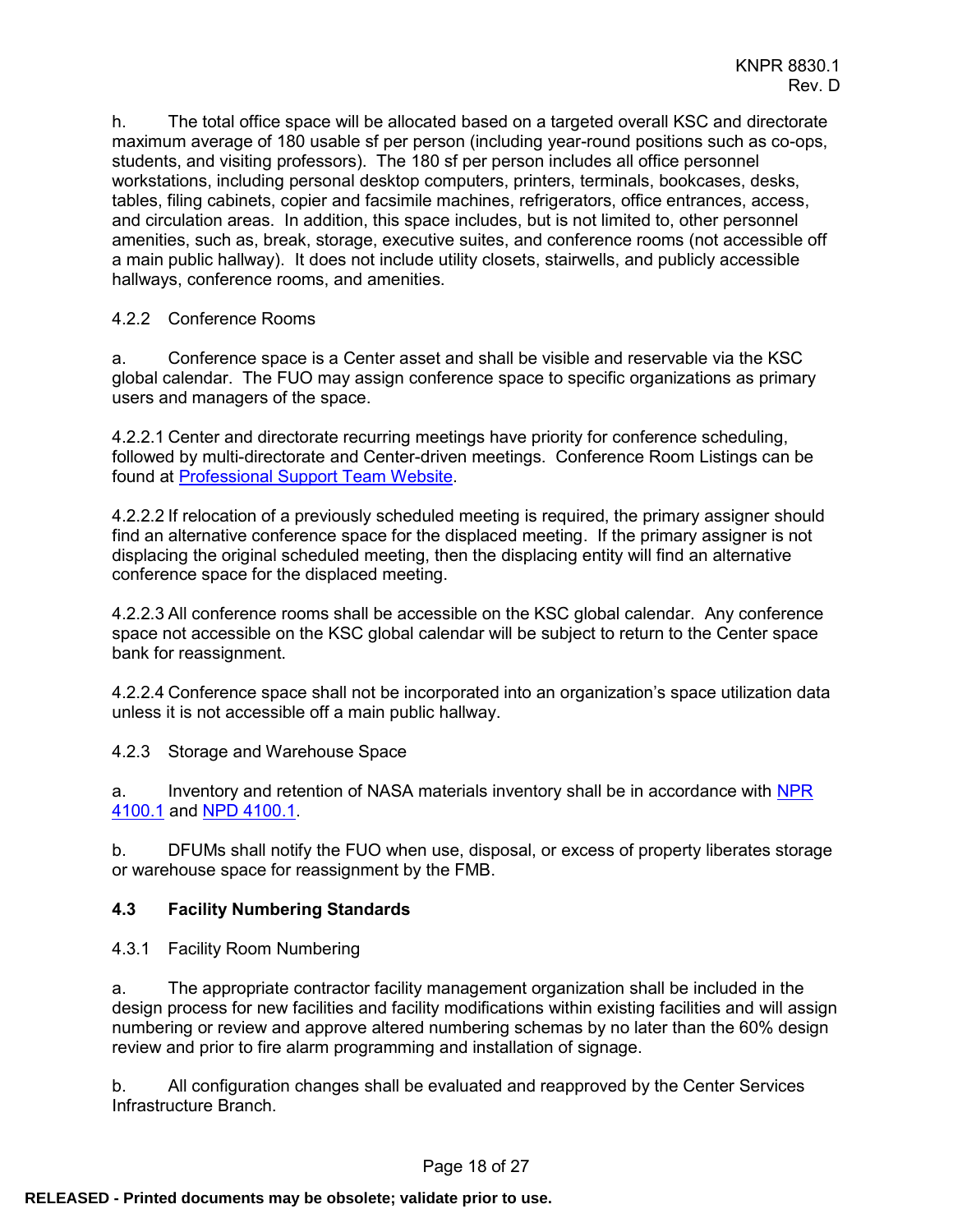4.3.1.1 Door number assignments shall follow one of two basic number formats:

a. For facilities less than 5,000 sf per floor, a three-position number plus up to a twoposition qualifier shall be assigned. No single- or double-digit door numbers are permitted.

b. For facilities 5,000 sf or greater, a four-position number plus up to a two-position qualifier shall be assigned.

c. If higher than a nine-story facility, a five-position number plus up to a two-position qualifier will be assigned.

| Example #1: 123A1                                                                                                                                                                                                                 | Example #2: 1234A1                                                                                                                                                                                                              |  |  |
|-----------------------------------------------------------------------------------------------------------------------------------------------------------------------------------------------------------------------------------|---------------------------------------------------------------------------------------------------------------------------------------------------------------------------------------------------------------------------------|--|--|
| First number (1) indicates floor.<br>$\bullet$                                                                                                                                                                                    | First number (1) indicates floor.                                                                                                                                                                                               |  |  |
| Next two numbers (23) indicate<br>$\bullet$<br>the ninety-nine (99) possible<br>whole numbers per floor.                                                                                                                          | Next number (2) represents<br>wing. If only one wing, use<br>zero $(0)$ .                                                                                                                                                       |  |  |
| Next character (A) is the first of a<br>$\bullet$<br>two-position qualifier that<br>represents a sub room or cubicle<br>designation within a main room off<br>a hall. NOT to be used for exterior<br>or main doors off a hallway. | Next two numbers (34) indicate<br>the ninety-nine (99) possible<br>whole numbers per wing/floor.                                                                                                                                |  |  |
| Last number (1) is only used to<br>$\bullet$<br>define a double, triple, or quad<br>cubicle or larger.                                                                                                                            | Next character $(A)$ is the first of<br>a two-position qualifier that<br>represents a sub room or<br>cubicle designation within a<br>main room off a hall. NOT to<br>be used for exterior doors or<br>main doors off a hallway. |  |  |
|                                                                                                                                                                                                                                   | Last number/qualifier (1) is only<br>$\bullet$<br>used to define a double, triple,<br>or quad cubicle or larger.                                                                                                                |  |  |

| Table B: Facility Room Numbering |  |  |
|----------------------------------|--|--|
|                                  |  |  |

4.3.1.2 Whole door numbers shall be assigned to every exterior and interior door off a main corridor or hallway beginning at or near the main entrance of a facility. Even numbering should be used on one side of a hall and odd on the other side.

4.3.1.3 Each door shall receive a unique number even if more than one door enters into a single room.

4.3.1.4 Door numbers using an alpha extension or suffix shall be used only within a main room. Doors off a public hallway should not be assigned an alpha extension.

a. The alpha characters "I" and "O" shall not be used.

b. All interior rooms, including floor-to-ceiling rooms, landscape partitions (cubicles), and Logan-wire-fence areas shall be numbered using an alpha character.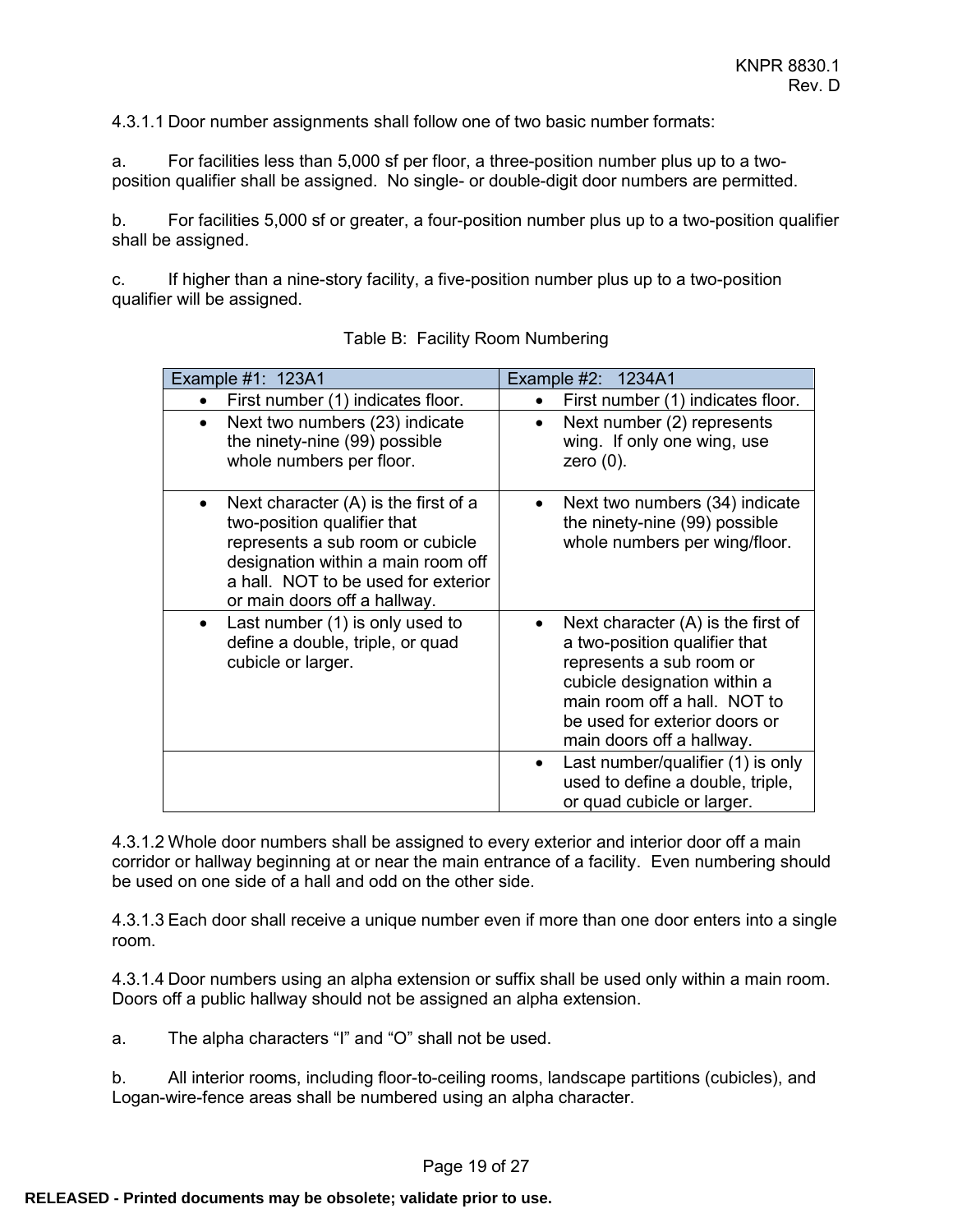c. If a landscape partition area numbered with an alpha extension is divided into double, triple, or quad cubicles the group shall be numbered left-to-right with an additional numerical extension beginning with one (1), e.g., 234A1.

d. Door numbers should follow a logical path starting at the main office entrance throughout the facility being numbered. Within this logical path, no number should be greater on one side of a hall than the next number on the opposite side of the hall.

e. To accommodate future modifications or to keep in sync with vertical stacking for multi-story facilities while numbering hallway doors, skipping one or more numbers for long distances between doors/rooms is acceptable. A helpful rule-of-thumb is to allow for a number every 10 to 15 linear feet. This same principal shall also apply to interior spaces within large rooms.

f. When assigning door numbers to multi-story facilities, doors of vertically stacked areas, such as stairs, elevators, electrical/mechanical rooms, restrooms, and mezzanines, shall retain the same number with only the first digit changing to reflect the floor (e.g., 1230, 2230, 3230 etc.).

g. KSC complies with the Government Services Administration-adopted Architectural Barriers Act Accessibility Standards (ABAAS). ABAAS scoping requirement F216 [\(https://access-board.gov/aba/#aba-f216\)](https://access-board.gov/aba/#aba-f216) and section 703 [\(https://access-board.gov/aba/#aba-](https://access-board.gov/aba/#aba-703)[703\)](https://access-board.gov/aba/#aba-703) apply to signage.

4.3.2 Stairwell Labeling

a. In multi-story facilities, stairwells shall be referenced and labeled by an alphabetical letter, starting at the commonly known front of the building and proceeding clockwise around the facility. Such designations are important for evacuation plans, fire and security tactical operations, fire suppression equipment locations, etc.

4.3.2.1 Examples: Stair A, Stair B, Stair C, etc. The alpha characters "I ", "O", and "M" shall not be used.

4.3.2.2 Alphabetical stair designations do not replace any room number; they are an additional designation for the entire stairway.

4.3.2.3 Signage must comply with Life Safety Code, NFPA 101, Section 7.2.2.5.4, latest edition.

4.3.2.4 Alphabetical stairway designations will be shown on plan views for all floors.

4.3.2.5 Exceptions to the alphabetical designation are possible but restricted to preexisting and previously, properly labeled stairways (including posted signage) already in compliance with NFPA 101 and with the NASA Authority Having Jurisdiction concurrence.

#### 4.3.3 Building Numbering

This section describes the requirements for building numbering and design, fabrication, and erection of signs at KSC. It does not apply to numbering or signs at Cape Canaveral Space Force Station.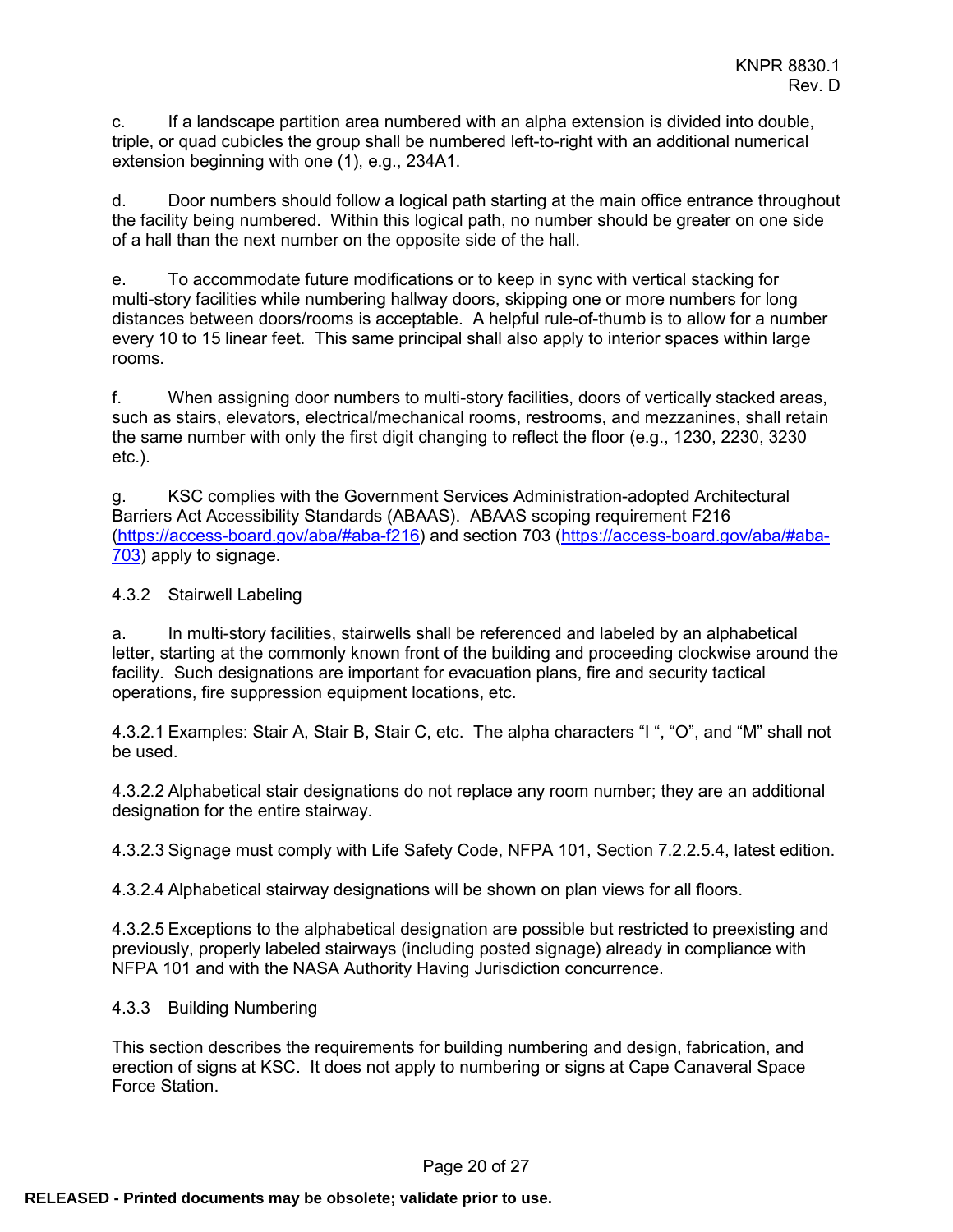a. The real property numbering system is based on the Rand McNally Grid System. An overlay has been designed to be used in conjunction with the Facilities Master Plan. The grid blocks are numbered numerically north and south, and alphabetically east and west.

b. Numbers placed on buildings and facilities should be six inches in height and be placed approximately five feet above the ground.

4.3.3.1 For uneven, textured buildings, numbers should be painted on metal sign blanks and attached to the building wall.

4.3.3.2 Numbers on facilities with smooth textured walls should be affixed with spray paint.

4.3.3.3 The numbers shall be placed on the front right corner or be viewable upon approach to the facility.

4.3.3.4 A facility number will be assigned after construction has begun.

4.3.4 Trailer Numbering

4.3.4.1 The following system of numbers shall be used to identify trailers:

| a.             | NASA-owned multi-wide trailers            | TRM-XXX |
|----------------|-------------------------------------------|---------|
| b.             | NASA-owned trailers                       | TR1-XXX |
| C.             | NASA-leased trailers                      | TR2-XXX |
| d.             | Other-Government-Agency-owned trailers    | TR3-XXX |
| e <sub>1</sub> | Other-Government-Agency-leased trailers   | TR4-XXX |
| f.             | Construction or Contractor-owned trailers | TR5-XXX |
| g.             | Contractor-leased trailers                | TR6-XXX |

4.3.4.2 Numbers placed on trailers will be six inches in height and be placed five feet from the trailer bottom.

a. The identifying number shall be placed on both the front and back of the trailer.

#### <span id="page-20-0"></span>**4.4 Reserved Parking Assignment**

4.4.1 Reserved parking assignment is in accordance with [KDP-KSC-P-3721.](https://tdksc.ksc.nasa.gov/servlet/dm.web.Fetch/kdp-ksc-p-3721.pdf?doc=kdp-ksc-p-3721&rev=$latest) Enforcement is performed in accordance with [KNPR 1600.1.](https://tdksc.ksc.nasa.gov/servlet/dm.web.Fetch/knpr_1600.1.pdf?doc=knpr_1600.1&rev=$latest)

4.4.2 The parking assignment process addresses both Government-owned and privatelyowned vehicles, including carpools, senior management, and ABA requirements.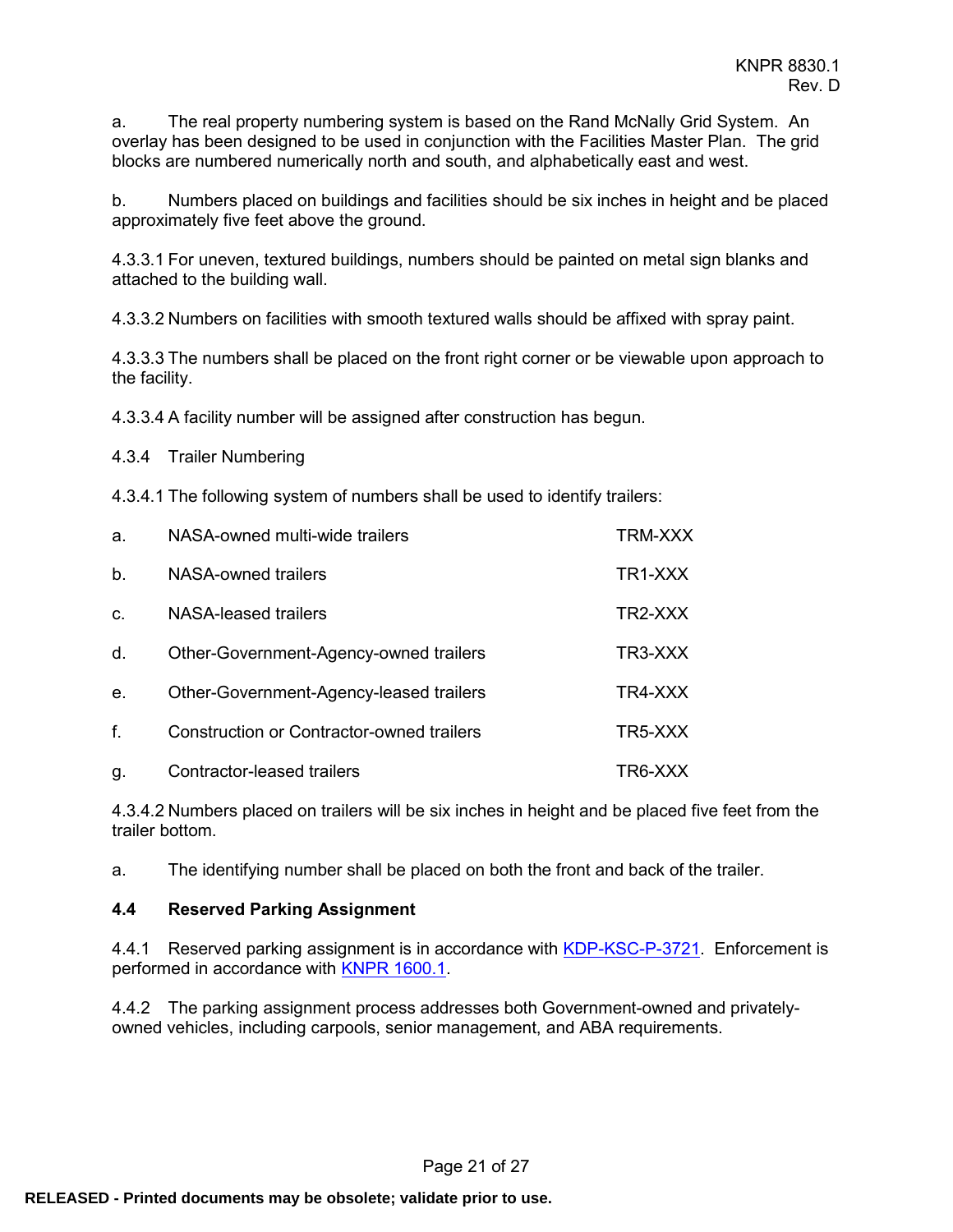#### <span id="page-21-0"></span>**4.5 Designation of Operations and Maintenance and Sustaining Engineering Responsibilities**

4.5.1 Turnover of operations and maintenance (O&M) and sustaining engineering responsibility for facilities, systems, and collateral equipment primarily occurs following construction or modification by the Construction of Facilities Division or other contract authority, or transition from one contract to another.

## 4.5.2 General provisions

a. Turnover of O&M and sustaining engineering responsibility for facilities, systems, and collateral equipment shall be recorded by the cognizant transferring directorate on [KSC Form](https://nef.nasa.gov/search?query=21-136¢er=7¢er=1)  [21-136,](https://nef.nasa.gov/search?query=21-136¢er=7¢er=1) Turnover of O&M and Sustaining Engineering Responsibility for KSC Facilities, Systems, and Equipment. The [KSC Form 21-136](https://nef.nasa.gov/search?query=21-136¢er=7¢er=1) documents the contract or government entity responsible for performing these services on the specified systems or equipment. The  $KSC$ [Form 21-136](https://nef.nasa.gov/search?query=21-136¢er=7¢er=1) is not intended to address the O&M funding responsibility which needs to be separately negotiated through the NASA budget process between the transferring and receiving organizations.

b. Determination of O&M responsibility should be jointly discussed and confirmed between the cognizant directorate and SI prior to initiation of turnover action.

4.5.3 Final determination of O&M responsibility will be made no later than the completion of the final design or construction contract request for proposals.

4.5.4 Further, the cognizant O&M organization shall be made aware of all design changes made during construction.

4.5.5 If the discussion reveals split O&M responsibility, each responsible directorate shall identify its respective areas of responsibility in writing to SI.

4.5.6 The transferring directorate shall provide a separate [KSC Form 21-136](https://nef.nasa.gov/search?query=21-136¢er=7¢er=1) to each O&M organization if more than one is identified. Page two of the [KSC Form 21-136](https://nef.nasa.gov/search?query=21-136¢er=7¢er=1) identifies the technical data being transmitted. This includes all information required to operate and maintain the transferred facilities and system (e.g., O&M manuals, as-built drawings, warranty, training documents, cut sheets, shop drawings, etc.).

a. A system is considered acceptable for turnover provided the contractor can demonstrate that all work has been performed in compliance with the drawings, specifications, applicable codes, and regulations.

4.5.7 Final turnover of O&M responsibilities requires that all applicable contract documentation has been submitted, reviewed, and approved, and all final inspection punch list items have been completed and closed-out or provided an adequate disposition.

4.5.8 If any of these aspects are not acceptable to the receiving directorate, a memorandum is required to explain the reasons for non-acceptance and shall be forwarded to the originator of the [KSC Form 21-136.](https://nef.nasa.gov/search?query=21-136¢er=7¢er=1)

4.5.9 If accepted, the **KSC Form 21-136** shall be returned to the originator.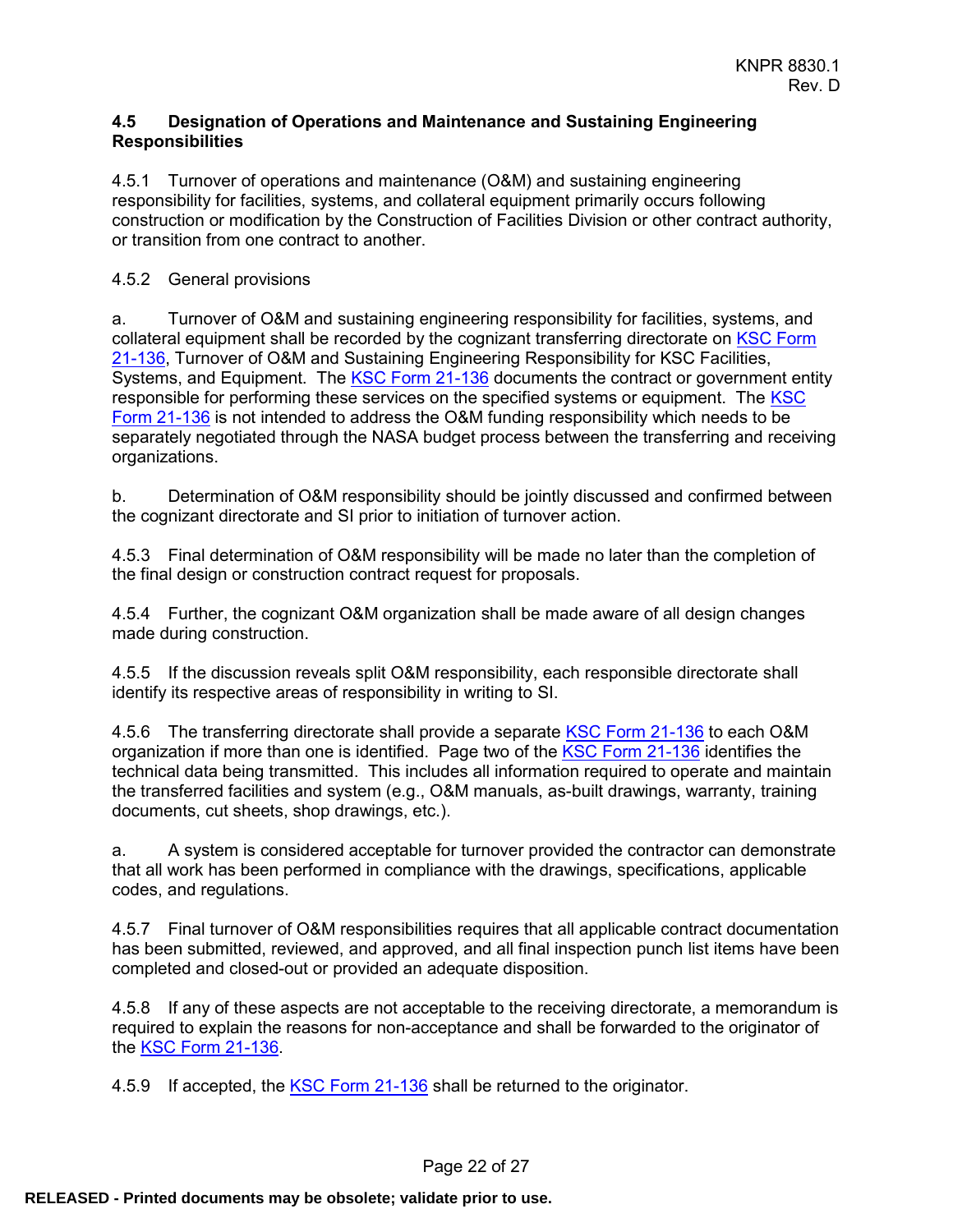4.5.10 Accountability for all controlled personal property will remain with the Supply and Equipment Management Officer (SEMO) until such time as the responsible directorate turns over O&M to the assigned contractor. At that time, the SEMO will transfer accountability to the appropriate contractor.

4.5.11 Accountability for real property and collateral equipment shall remain with the KSC RPAO.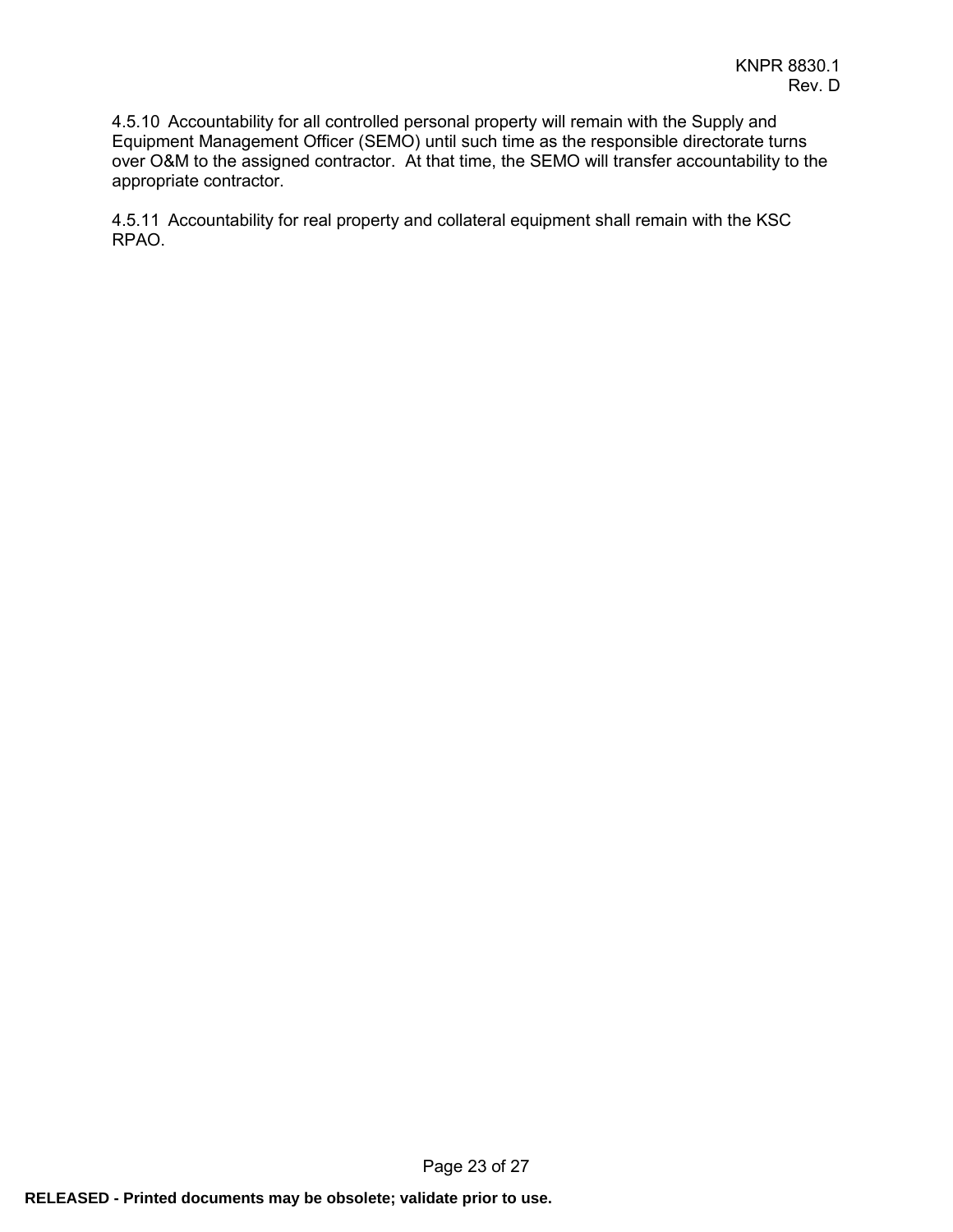#### <span id="page-23-0"></span>**APPENDIX A Definitions**

Access Control – After-hours access to buildings and facilities is strictly controlled by security procedures promulgated by the Center Protective Services Office. Individuals accessing buildings after normal duty hours are required to possess the proper security badge and have the need for access. If security areas exist within the facility or research apparatus, access and notification requirements are governed by secure area access procedures.

Acquisition – Permanent and nonpermanent transfer of rights to real property to NASA. Permanent transfer includes facilities, systems, and equipment transferred by purchase, lease, condemnation, gift, and transfer from contractor plants, other NASA installations, or other Government agencies. Permanent acquisition is recorded as NASA-owned property in the RPMS. Nonpermanent acquisition is not recorded as NASA-owned property. It has other designations in the RPMS.

Area Plan – A document providing a graphic record of existing property, buildings, structures, and other improvements that is a subset of a larger master plan.

Collateral Equipment – Includes building-type equipment, built-in equipment, and large substantially affixed equipment normally acquired and installed as a part of a facility project; includes items meeting the General Services Administration definition of "related personal property." The removal of such equipment would impair the usefulness, safety, or environment of the facility and would involve substantial cost because of the special or unique services required for the initial installation.

Disposal – The sale, abandonment, destruction, or transfer of surplus property.

Equipment – In this document, unless otherwise stated, the word, "equipment" means "capital equipment" defined as follows: All items with an acquisition cost of \$500 or more, that have an estimated service life of one year or more, which will not be consumed in an experiment, and which can be identified as an independently operable item; i.e., it need not be integrated into another item in order to be operable.

Facility – Land, buildings, or other structures, and real property improvements, including utilities and collateral equipment.

Master Plan – A document providing a narrative, statistical, and graphic record of existing property, buildings, structures, and other improvements. It provides a report on the installation's potential and planned facility development as far into the future as current analysis and program plans will allow. It is designed to ensure the most efficient and economical use of real property resources and will provide a basis for cooperative planning with local communities, regional functions, and other Government agencies. In addition, it provides the basic point of reference for review and approval of specific projects as part of the normal budget formulation and execution process.

Office Space – Areas that have a primary function to provide physical space for desk-type operations.

Physical Space – All office buildings, storage facilities, trailers, special purpose buildings, launch areas, laboratories, checkout facilities, and all other areas of space owned or controlled by KSC, wherever located.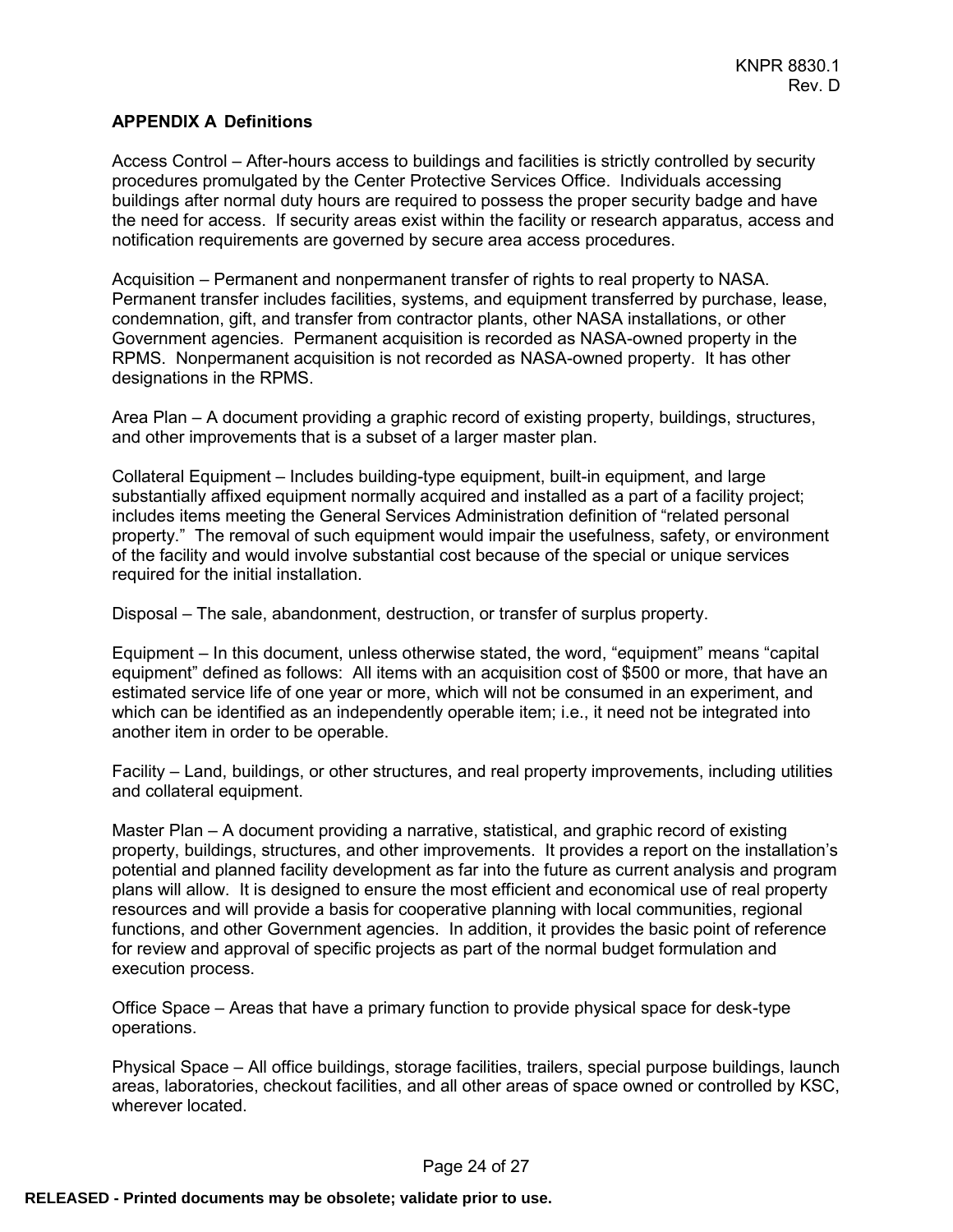Private Office Space – Space with floor-to-ceiling walls and a door.

Program or Project Manager – As used in this document includes not only managers of specific programs or projects, such as the International Space Station program, but also the institutional programs.

Public Space – Corridors, lobbies, stairways, elevators, cafeterias, etc.

Real Property – Land and, generally, whatever is erected upon or affixed to the land providing the items erected upon or affixed to land have an estimated useful life of at least one year and have a cost exceeding \$5,000. The following are considered real property:

(1) Land – Includes all acquired interests in land, e.g., owned, leased, or acquired by permit, but excludes NASA-controlled easements and rights-of-way, which are under leasehold improvements.

(2) Buildings – Includes buildings owned or leased, by or on behalf of, NASA and improvements to NASA-owned buildings and installed property but excludes leasehold improvements.

(3) Other Structures and Facilities – Includes all structures and facilities and installed property owned or leased by, or on behalf of, NASA (e.g., storage tanks, gantry cranes, launch pads, blockhouses, service towers, airfield pavements, roads and bridges, railroads, monuments, sidewalks, parking areas, and fences) but excludes leasehold improvements.

(4) Leasehold Improvements – Includes improvements made by, or on behalf of, NASA to lease land, buildings, other structures and facilities, easements, and rights-of-way.

(5) Collateral Equipment – See Collateral Equipment above.

(6) Relocatable Buildings – Enclosed structures used as working space, shelter, or to store equipment and other personal property, and which are designed to be easily erected, dismantled, moved, and reused. This includes office and house trailers, prefabricated modular structures, and other similar structures.

Site Plan – A document first submitted in a request for approval for a specific use of real property (facility or land), which upon approval through the process defined in [KDP-KSC-P-1303](https://tdksc.ksc.nasa.gov/servlet/dm.web.Fetch/kdp-ksc-p-1303.pdf?doc=kdp-ksc-p-1303&rev=$latest) becomes the official record of the approved use of the real property.

Space Utilization – Control of physical space, including establishing policies and standards, assignments, and releases. This includes control of the location within approved site plans as well as assignment of all trailers.

Special Purpose Space – Bulk storage areas, general warehousing areas, operational areas, machine shops, schedule rooms, documentation rooms, and communication, mechanical, electrical, and air conditioning rooms, computer rooms, control rooms, or other physical space and areas not specifically identified as office, laboratory, or public space.

Tenant Organizations – All organizations, both civil service and contractor, who report directly to another NASA Center, Department of Defense command, or other Government agency, but require space and services in or on KSC-controlled or owned facilities.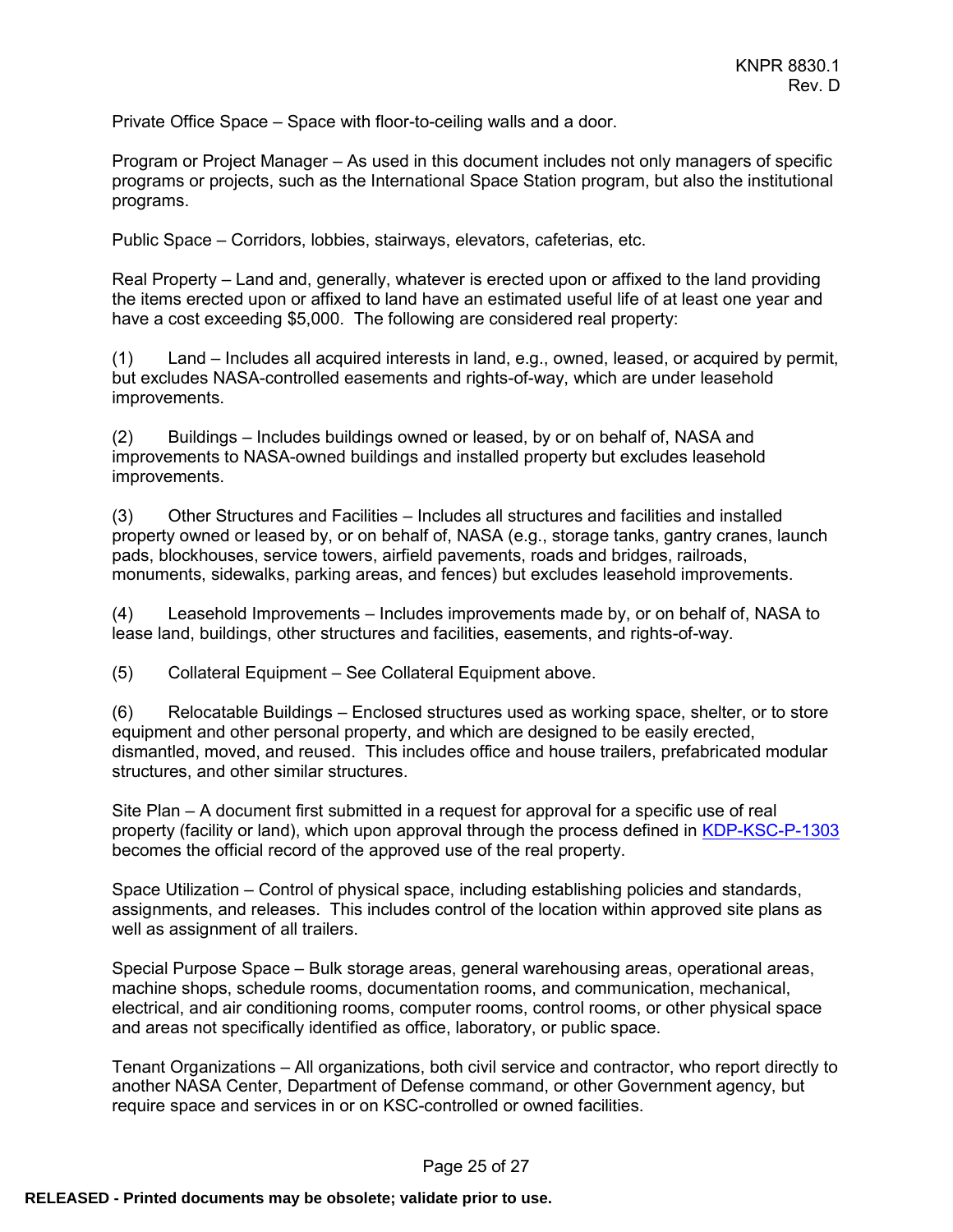Usable Space – The total of occupant area and building amenity area on any floor level, and for the building. This space includes but is not limited to break, executive, cubicles, circulation, and conference rooms not accessible off a main public hallway.

Whole Numbers – Numbers not including an alpha character or decimal suffix.

Wing – A section of a large building, a group of rooms on one side or the other of a center hallway dividing a facility into more than one part such as front and back hallways, or any combination.